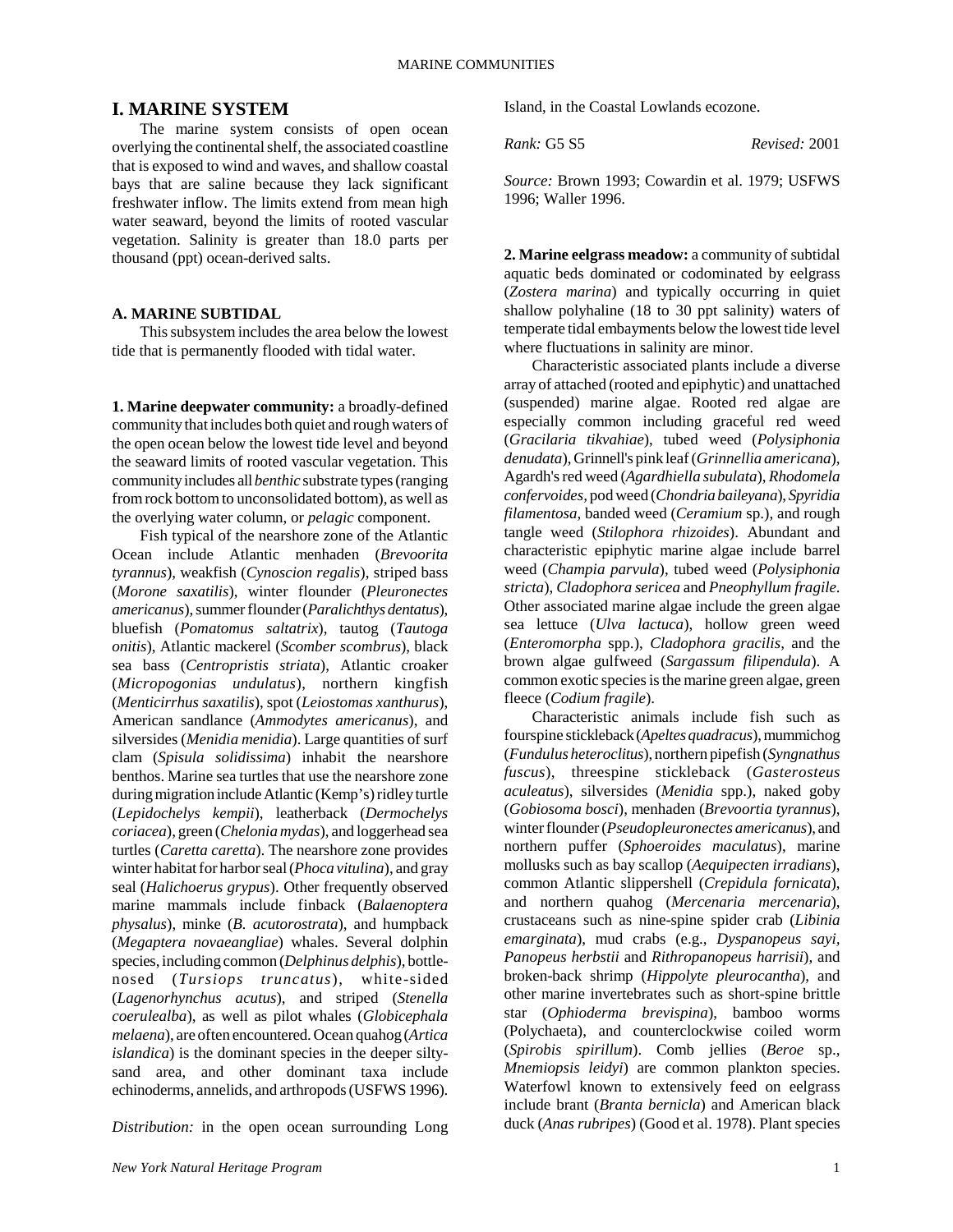composition is known to vary with different rates of exchange with marine waters. As salinity decreases eelgrass beds may grade into brackish subtidal aquatic beds dominated by widgeon grass (*Ruppia maritima*) (Macomber et al. 1979). Eelgrass meadows are highly productive, provide habitat for a rich variety of marine organisms, and enhance sediment stability. They typically occur on sands to sandy loam soils at 0.6-4.5 m (2 to 15 ft) below mean sea level.

More data on other marine shallow water communities with very little or no eelgrass are needed (e.g., marine macroalgae beds).

*Distribution:* in the ocean surrounding Long Island, in the Coastal Lowlands ecozone. Known from the outer Peconic Estuary and multiple bays on the south shore of Long Island including Great South Bay and Shinnecock Bay. Small occurrences are suspected from bays on Staten Island and along the north shore of Long Island bordering Long Island Sound.

*Rank:* G5 S3 *Revised:* 2001

*Example:* Gardiners Bay Shelter Island, Suffolk County; Gardiners Island East Shore, Suffolk County; Shinnecock Bay, Suffolk County; Great South Bay, Suffolk County.

*Sources:* Briggs and O'Connor 1971; Brown 1993; Cashin Associates, P.C. 1996; Dumais et al. 1999; Good et al. 1978; Macomber et al. 1979; Muenscher 1939; Strieb et al. 1995; Thayer et al. 1984; Thorne-Miller et al. 1983; NYNHP field surveys.

#### **B. MARINE INTERTIDAL**

This subsystem includes the area between the highest tide level and the lowest tide level; the substrate is periodically exposed and flooded by semidiurnal tides (two high tides and two low tides per tidal day).

**1. Marine intertidal mudflats:** a community of quiet waters, with substrates composed of silt or sand that is rich in organic matter and poorly drained at low tide. The substrate may be covered with algae.

Characteristic organisms are polychaetes such as *Polydora ligni, Streblospio benedicti, Nereis virens, Lumbrinereis tenuis,* and *Heteromastus filiformis*, mudsnail (*Ilyanassa obsoleta*), softshell clam (*Mya arenaria*), and blue mussel (*Mytilus edulis*). This community is an important feeding ground for shorebirds such as American oystercatcher (*Haematopus palliatus*), and willet (*Catoptrophorus semipalmatus*).

*Distribution:* along the seacoast of the Coastal Lowlands and Manhattan Hills ecozones.

*Rank:* G5 S4 *Revised:* 1990

*Sources:* Brown 1993; Townes 1939; Whitlatch 1982.

**2. Marine intertidal gravel/sand beach:** a community washed by rough, high-energy waves, with sand or gravel substrates that are well-drained at low tide. These areas are subject to high fluctuations in salinity and moisture. A relatively low diversity community, it is perhaps best characterized by the benthic invertebrate fauna including polychaetes (*Spiophanes bombyx, Pygospio elegans, Clymenella torquata, Scoloplos fragilis,* and *Nephtys incisa*), and amphipods (*Protohaustorius deichmannae* and *Acanthohaustorius millsi*). It provides feeding grounds for migrant shorebirds such as sanderling (*Calidris alba*) and semipalmated plover (*Charadrius semipalmatus*) and breeding shorebirds such as piping plover (*Charadrius melodus*).

*Distribution:* along the seacoast of the Coastal Lowlands and Manhattan Hills ecozones.

*Rank:* G5 S5 *Revised:* 1990

*Examples:* Mashomack Preserve, Suffolk County; Jones Beach, Nassau County; Fire Island, Suffolk County; Montauk Point, Suffolk County.

*Sources:* Brown 1993; Townes 1939; Whitlatch 1982.

**3. Marine rocky intertidal:** a community inhabiting rocky shores that are washed by rough, high-energy ocean waves. Characteristic organisms are attached algae, mussels, starfish, urchins, and barnacles that can withstand the impact of the waves and periodic desiccation. The community is typically rich in species. Usually more than 60% of the substrate is covered by attached organisms.

Characteristic marine algae attached to the rocks include *Ascophyllum nodosum, Fucus vesiculosus, Rhizoclonium tortuosum, R. riparium, Enteromorpha clathrata, E. intestinalis,* and *Monostroma latissimum*. More data on this community are needed.

*Distribution:* uncommon along the seacoast of the Coastal Lowlands and Manhattan Hills ecozones.

*Rank:* G5 S1S2 *Revised:* 1990

*Examples:* Fishers Island, Suffolk County; Montauk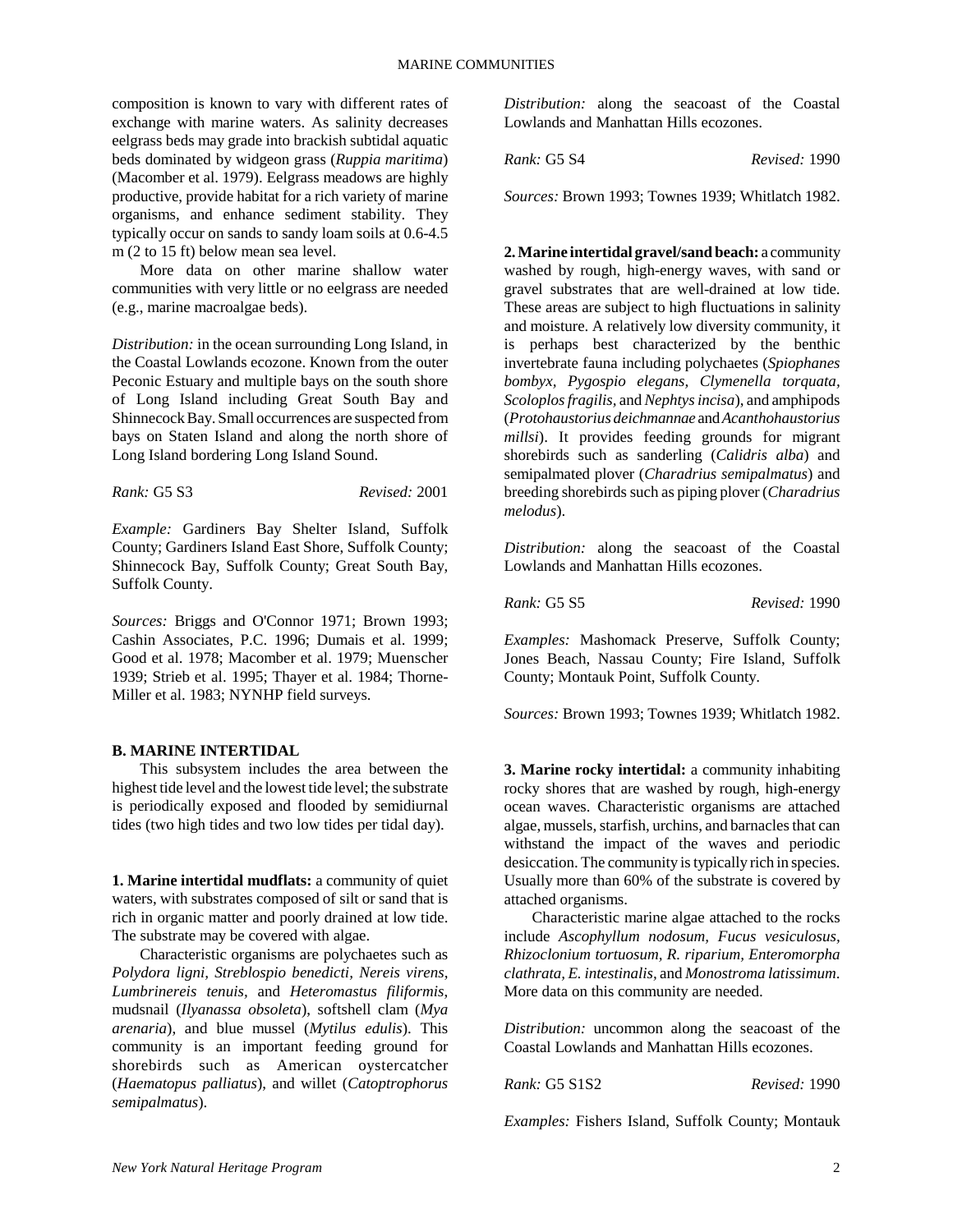Point and south shore of Montauk Peninsula, Suffolk County; Napeague Bay, Suffolk County; Huckleberry Island, Westchester County.

*Sources:* Brown 1993; Conard 1935; Künstler and Capainolo 1987; NYNHP field surveys.

## **C. MARINE CULTURAL**

This subsystem includes communities that are either created and maintained by human activities, or modified by human influence to such a degree that the physical conformation of the substrate, or the biological composition of the resident community, is substantially different from the character of the substrate or community as it existed prior to human influence.

**1. Marine submerged artificial structure/reef:** the aquatic community associated with an artificially introduced structure submerged in marine waters that provides habitat for marine fish and other marine organisms. This includes structures that have been intentionally sunk for the purpose of attracting fish, as well as sunken ships, disposed waste, submerged bridge abutments, or any other introduced material that provides suitable habitat.

*Distribution:* in the ocean surrounding Long Island, in the Coastal Lowlands ecozone.

*Rank:* G5 S5 *Revised:* 1990

*Source:* Weisburd 1986.

**2. Marine dredge spoil shore:** the wetland community of a constructed, intertidal or subtidal, marine shore in which the substrate is composed of dredge spoils. This community has minimal vegetative cover and relatively low species diversity. Dredge spoil shores provide foraging habitat for terns, gulls, and several shorebirds.

Characteristic fishes in Great South Bay on sandy dredge spoils include Atlantic silverside (*Menidia menidia*), striped killifish (*Fundulus majalis*), and sheepshead minnow (*Cyprinodon variegatus*).

*Distribution:* along the seacoast of the Coastal Lowlands and Manhattan Hills ecozones.

*Rank:* G5 S5 *Revised:* 1990

*Source:* Briggs and O'Connor 1971.

**3. Marine riprap/artificial shore:** the wetland community of a constructed marine shore in which the substrate is composed of broken rocks, stones, wooden bulkheads, or concrete placed to reduce erosion.

Characteristic organisms are attached algae, mussels, and barnacles; percent cover and species diversity are low compared with a marine rocky intertidal community.

*Distribution:* along the seacoast of the Coastal Lowlands and Manhattan Hills ecozones.

*Rank:* G5 S5 *Revised:* 1990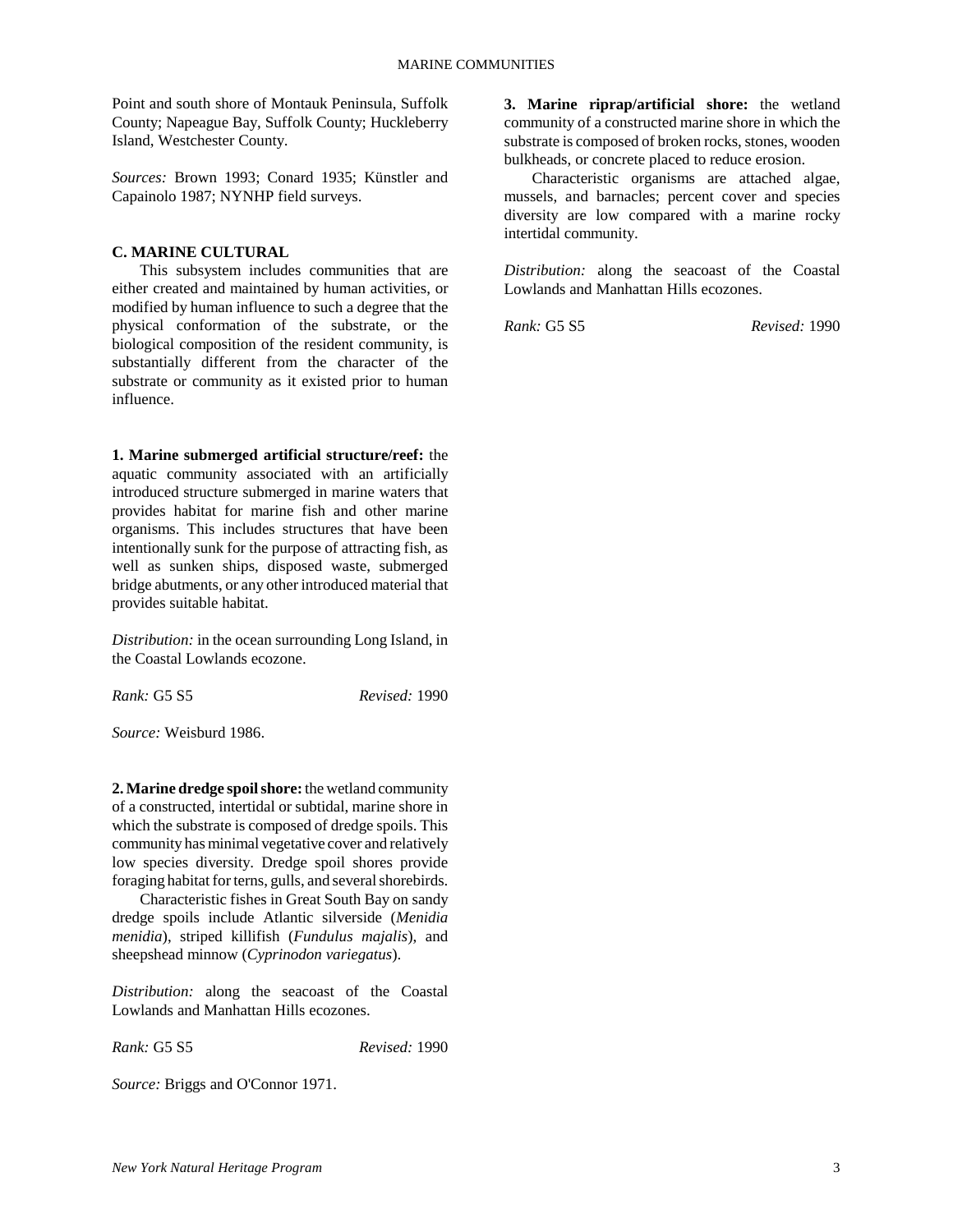# **MARINE REFERENCES**

Barnes, R.S.K. and K.H. Mann (*editors*). 1991. Fundamentals of Aquatic Ecology. Blackwell Science Ltd. Malden, MA.

Briggs, P.T. and J.S. O'Connor. 1971. Comparison of shore-zone fishes over naturally vegetated and sand-filled bottoms in Great South Bay. NY. Fish and Game J. 18: 15-41.

Brown, B. 1993. A classification system of marine and estuarine habitats in Maine: an ecosystem approach to habitats. Part 1: benthic habitats. First iteration. Maine Natural Areas Program. Department of Economic and Community Development. Augusta, ME.

Cashin Associates, P.C. 1996. Peconic Estuary Program final submerged aquatic vegetation study. Prepared for Suffolk County Department of Health Services. Riverhead, NY.

Conard, H.S. 1935. The plant associations of central Long Island. Am. Mid. Nat. 16: 433-515.

Cowardin, L.M., V. Carter, F.C. Golet, and E.T. LaRoe. 1979. Classification of wetlands and deepwater habitats of the United States. Office of Biological Services, Fish and Wildlife Service, U.S. Dept. of Interior, Washington, D.C.

Dumais, S. and C. Smith. 1999. Peconic Estuary Program. 1998 Eelgrass (*Zostera marina*) Long Term Monitoring Program. Progress Report 2. Marine Program, Cornell Cooperative Extension. Riverhead, NY. 19 pp.

Good, R.E., J. Limb, E. Lyszczek, M. Miernik, C. Ogrosky, N. Psuty, J. Ryan, and F. Sickels. 1978. Analysis and delineation of the submerged vegetation of coastal New Jersey. A case study of Little Egg Harbor. Rutgers University. Center for Coastal and Environmental Studies. New Brunswick, NJ.

Gosner, K.L. 1978. A Field Guide to the Atlantic Seashore. Peterson Field Guides. Houghton Mifflin Company, New York, NY.

Künstler, D.S. and P. Capainolo. 1987. Huckleberry Island: premier waterbird colony of western Long Island Sound. Kingbird 37: 178- 188.

Macomber, R.T. and D. Allen. 1979. The New Jersey submersed aquatic vegetation distribution atlas final report. Prepared for the New Jersey Dept. of Env. Protection, Division of Coastal Resources, Bureau of Coastal Planning and Development. Trenton, NJ.

Martinez, A.J. 1994. Marine Life of the North Atlantic. Down East Books. Camden, ME.

Muenscher, W.C. 1939. Aquatic vegetation of Long Island waters. In: A biological survey of the fresh waters of Long Island. Suppl. to the 28th Ann. Rep., 1938. N.Y.S. Conserv. Dept., Albany, NY.

Strieb, M.D., V.M. Bricelj, and S.I. Bauer. 1995. Population biology of the mud crab, *Dyspanopeus sayi,* an important predator of juvenle bay scallops in Long Island (USA) eelgrass beds. Journal of Shellfish Research 14(2):347-357.

Thayer, G. W., W. J. Kenworthy, and M. S. Fonseca. 1984. The ecology of eelgrass meadows of the Atlantic coast: a community profile. U.S. Fish and Wildl. Serv., Washington, D.C. FWS/OBS-84/02. 147 pp.

Thorne-Miller, B., M.M. Harlin, G.B. Thursby, M.M. Brady-Campbell, and B.A. Dworetsky. 1983. Variations in the distribution and biomass of submerged macrophytes in five coastal lagoons in Rhode Island, U.S.A. Botanica Marina 26:231-242.

Townes, H. K. Jr. 1939. Ecological studies on the Long Island marine invertebrates of importance as fish food or bait. In: A biological survey of the salt waters of Long Island, 1938. Suppl. to the 28th Annual Report, 1938. A joint survey with the U.S. Bureau of Fisheries. N.Y.S. Conservation Dept., Albany, NY.

United States Fish and Wildlife Service. 1996. Significant habitats and habitat complexes of the New York Bight Watershed. United States Fish and Wildlife Service. Southern New England - New York Bight Coastal Ecosystems Program. Charlestown, RI.

Waller G. 1996. SeaLife. A complete guide to the marine environment. Smithsonian Institution Press, Washington, D.C.

Weisburd, S. 1986. Artificial reefs. Science News 130: 59-61.

Weiss, H.M. 1995. Marine Animals of Southern New England and New York: Identification keys to common nearshore and shallow water macrofauna. Bulletin 115. State Geological and Natural History Survey of Connecticut. Department of Environmental Protection, Hartford, CT.

Whitlatch, R. B. 1982. The ecology of New England tidal flats: a community profile. U.S. Fish and Wildlife Service, Biological Services Program, Washington, D.C. FWS/OBS-81/01. 125 pp.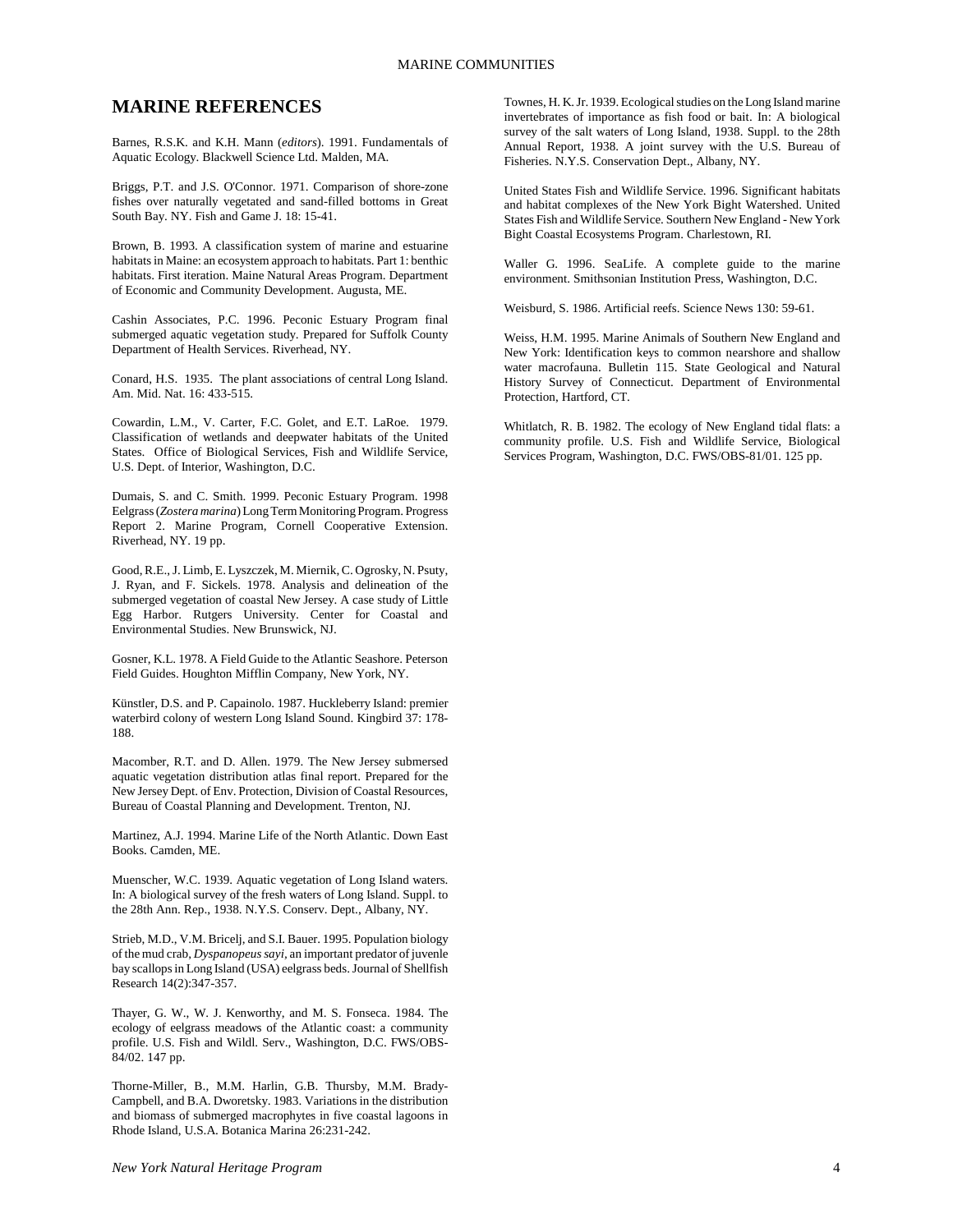# **II. ESTUARINE SYSTEM**

The estuarine system consists of deepwater tidal habitats and adjacent tidal wetlands that are usually semienclosed but have open, partly obstructed, or sporadic access to open ocean or tidal fresh waters, and in which ocean water is at least occasionally diluted by freshwater runoff. The limits extend from the upstream limit of tidal influence seaward to an imaginary line closing the mouth of a river or bay. Salinity is usually less than 30.0 parts per thousand (ppt) ocean-derived salts.

# **A. ESTUARINE SUBTIDAL**

This subsystem includes the area below the lowest tide; the substrate is permanently flooded with tidal water; it is continuously submerged.

**1. Tidal river:** the aquatic community of continuously flooded substrates that support no emergent vegetation. Within the river there are two zones; the deepwater zone includes areas where substrates are usually over 2 m (6 ft) deep at low tide, the shallow zone includes submerged areas less than 2 m (6 ft) deep at low tide that lack rooted aquatic vegetation. In the river there is a vertical salinity gradient, with a surface layer of fresh water (salinity less than 0.5 ppt) floating over a deeper layer of brackish water (salinity between 0.5 and 18.0 ppt). Salinities at any one place in the river may fluctuate as the tides flow in and out because the "salt wedge" of brackish water alternately rises and falls with the tides.

Characteristic fishes include year-round residents as well as seasonal migrants or anadromous species that enter the river as adults to spawn and return to the ocean afterwards. The progeny of these anadromous fishes occupy the river as a nursery area for the remainder of the year or longer. Characteristic fishes of the deepwater include Atlantic tomcod (*Microgadus tomcod*), hogchoker (*Trinectes maculatus*), and rainbow smelt (*Osmerus mordax*). Rare deepwater species of the Hudson River include sturgeon (*Acipenser brevirostrum,* and *A. oxyrhynchus*). Characteristic fishes of the shallows include striped bass (*Morone saxatilis*), American shad (*Alosa sapidissima*), banded killifish (*Fundulus diaphanus*), spottail shiner (*Notropis hudsonius*), tesselated darter (*Etheostoma olmstedi*), and pumpkinseed (*Lepomis gibbosus*). Fishes that occur in both deepwater and shallows include bay anchovy (*Anchoa mitchilli*), blueback herring (*Alosa aestivalis*), white perch (*Morone americana*), and alewife (*Alosa pseudoharengus*).

Smaller tidal rivers on Long Island flow into "tidal bays," or "backbarrier lagoons," before reaching the ocean. Backbarrier lagoons are bodies of water that are protected from oceanic forces by barrier islands. Wave action is less significant in these enclosed water bodies than on the ocean beach, and the primary influences on backbarrier sediment are the rise and fall of the tides and activities of organisms (Leatherman 1979). Tidal bays and backbarrier lagoons may include various marine and estuarine communities, such as marine eelgrass meadow, marine intertidal mudflats, and salt marshes. More data on tidal bays and backbarrier lagoons are needed.

*Distribution:* in the Hudson Valley and Coastal Lowlands ecozones.

*Rank:* G4 S3 *Revised:* 2001

*Example:* the Hudson River, from New York City to Troy.

*Source:* Gladden et al. 1988; Leatherman 1979; Oertel 1985; Oertel et al. 1992.

**2. Tidal creek:** the aquatic community of a shallow, continuously semidiurnally tidally flooded creek with submerged areas averaging less than 2 m (6 ft) deep at low tide. The water is typically brackish to saline, but the community can range from freshwater (0 to 0.5 ppt salinity), to brackish (0.5 to 18 ppt), to saline (18 to 30 ppt or greater). Varying depth zones and flow microhabitats often result in a diverse array of ecological associations. Water levels fluctuate with the tides and two community depth zones are typically encountered: 1) the subtidal, permanently flooded, portion of the creek and 2) the intertidal portion including banks and midchannel bars or terraces exposed at low tide. Typical flow microhabitats in a fully-developed creek include abundant slow-flowing pools connected by runs with localized turbulent, fastflowing riffles. Typical examples drain the waters of semidiurnally tidally flooded marshes and most of these marshes are coastal salt marshes of the back barrier or finger marsh type. Most tidal creeks flow in a very sinuous (i.e., meandering) pattern through a salt marsh. Although the vertical banks of the creek are regularly eroded and slump into the creek bottom, the position of the creek bed in the marsh is fairly stable and oxbows are rare. The sinuous meanders of the creek are not formed by recent erosion of the marsh, rather they are thought to be relicts of the drainage channels that were active in the tidal flats when the salt marsh grasses first became established.

Widgeon-grass (*Ruppia maritima*) is abundant in brackish to saline tidal creeks. Common epiphytic plants include the marine red algae tubed weed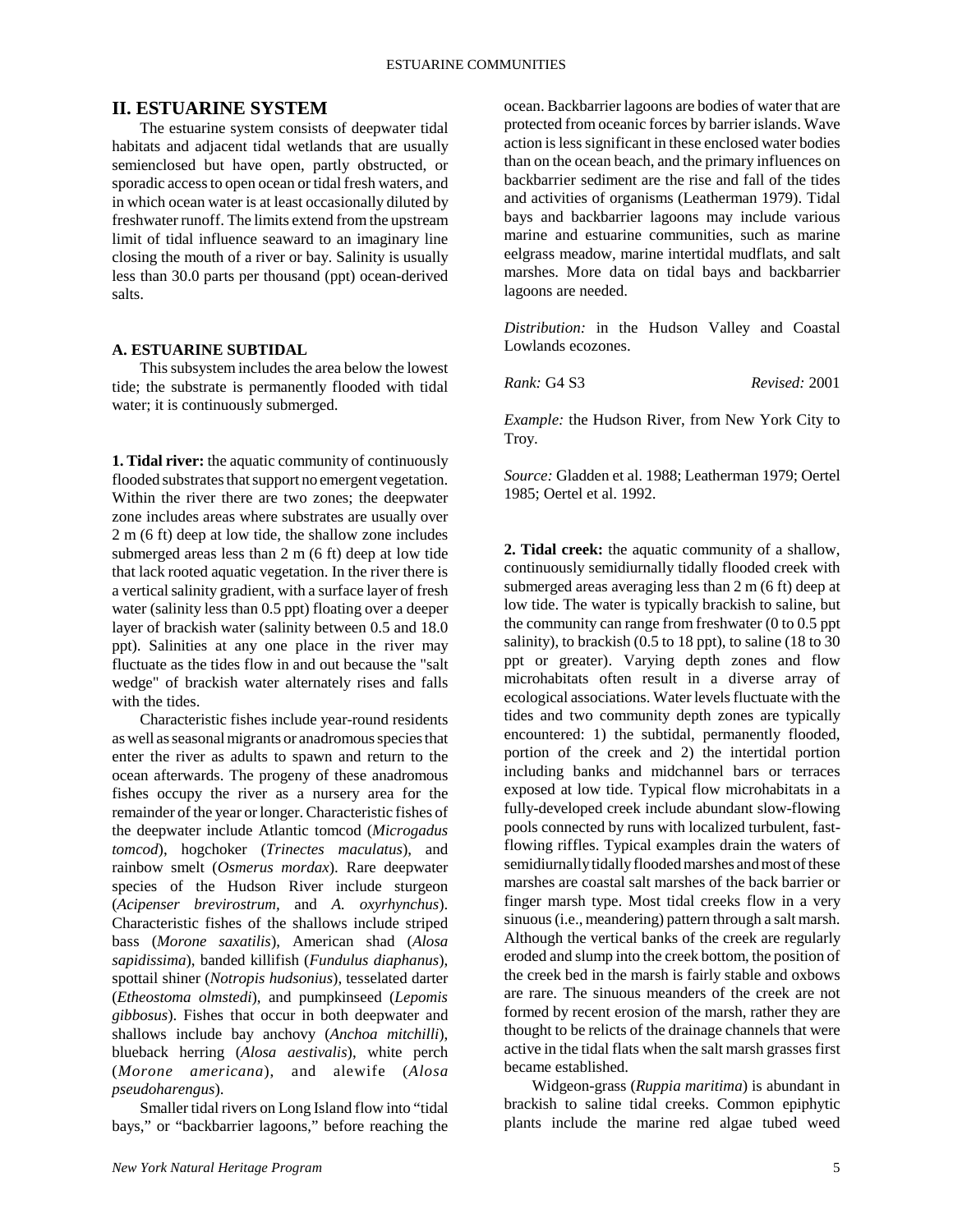(*Polysiphonia stricta*) and banded weed (*Ceramium strictum*). Other characteristic plants are the marine red algae tubed weed (*Polysiphonia denudata*), graceful red weed (*Gracilaria tikvahiae*), and *Spyridia filamentosa* and several cyanobacteria including *Hydrocoleum lyngbaceum*, *Anabaena torulosa*, and *Agmenellum quadruplicatum*.

Fauna in tidal creeks are diverse. Several fishes that are resident in brackish to saline tidal creeks at low tide also use the low salt marsh when it is flooded by high tide. Characteristic fishes that have this distribution pattern include Atlantic silverside (*Menidia menidia*), mummichog (*Fundulus heteroclitus*), striped killifish (*Fundulus majalis*), sheepshead minnow (*Cyprinodon variegatus*), fourspine stickleback (*Apeltes quadracus*), threespine stickleback (*Gasterosteus aculeatus*), and American eel (*Anguilla rostrata*). Brackish to saline tidal creeks are also utilized as nursery areas for several important marine fishes, including winter flounder (*Pseudopleuronectes americanus*), black sea bass (*Centropristis striata*), bluefish (*Pomatomus saltatrix*), and striped bass (*Morone saxatilis*). Great blue heron (*Ardea herodias*) and egrets commonly feed on the fish. Comb jellies (*Beroe* spp., *Mnemiopsis* spp.) are common plankton species. Common benthic epifauna include eastern mud snail (*Nassarius obsoletus*), daggerblade grass shrimp (*Palaemonetes pugio*), longwrist hermit crab (*Pagurus longicarpus*), and common Atlantic slippershell (*Crepidula crepidula*). Common benthic infauna include northern quahog (*Mercenaria mercenaria*), softshell clam (*Mya arenaria*), razor clam (*Ensis directus*), and bamboo worms (Polychaeta). Other characteristic marine invertebrates include blue crab (*Callinectes sapidus*), hairy sea cucumber (*Sclerodactyla briareus*), Atlantic horseshoe crab (*Limulus polyphemus*), acorn worm (Hemichordata) and terrebelid worm (*Amphitrite* spp.).

Tidal creek pools have silty substrate with abundant beds of widgeon grass and tubed weed and the characteristic fauna hairy sea cucumber, American eel, grass shrimp, and eastern mud snail. Runs have sandy to gravelly substrate supporting the marine algae species tubed weed, graceful red weed, and green fleece (*Codium fragile*), a common exotic marine green algae, benthic marine fish such as naked goby (*Gobiosoma bosci*) and northern pipefish (*Syngnathus fuscus*), and many marine mollusks. Riffles have gravelly to cobbly bottoms with macroalgae beds of hollow green weed (*Enteromorpha* spp.), benthic marine fish such as naked goby and marine mollusks such as common Atlantic slippershell. Intertidal peaty banks of creeks in salt marshes, especially in pools and runs, are characterized by abundant ribbed mussel (*Modiolus demissus*), mummichog, and killifish.

Freshwater variants of tidal creeks, that drain

freshwater tidal marshes, such as those found along the Hudson River, are included here. More data on this community variant are needed.

*Distribution:* in salt marshes along the seacoast in the Coastal Lowlands ecozone, and along the Long Island Sound in the Manhattan Hills ecozone.

*Rank:* G4 S3S4 *Revised:* 2001

*Examples:* Bass Creek, Suffolk County; Hubbard Creek Marsh, Suffolk County; Mashomack Creek, Suffolk County.

*Sources:* Kiviat and Stevens 2001; Redfield 1972; Teal 1986; Webber 1967.

**3. Brackish subtidal aquatic bed:** the aquatic community of continuously flooded substrates with rooted aquatic vegetation. The water is brackish (salinity between 0.5 and 18.0 ppt) and the water is usually less than 2 m (6 ft) deep at low tide.

Characteristic species are sago pondweed (*Potamogeton pectinatus*), horned pondweed (*Zannichellia palustris*), waterweed (*Elodea nuttallii*), coontail (*Ceratophyllum demersum*), naiad (*Najas guadalupensis*), and widgeon grass (*Ruppia maritima*). A common weedy exotic is Eurasian milfoil (*Myriophyllum spicatum*).

As salinity increase downstream brackish subtidal aquatic beds may grade into marine eelgrass meadows dominated by eelgrass (*Zostera maritima*) (Macomber et al. 1979).

*Distribution:* along the Hudson River from New York City to Newburgh, in the Hudson Valley and Triassic Lowlands ecozones; may also occur in the Coastal Lowlands ecozone.

*Rank:* G4 S3S4 *Revised:* 2001

*Examples:* Piermont Marsh, Rockland County; Carmans River, Suffolk County.

*Sources:* Kiviat and Stevens 2001; Macomber et al. 1979; Metzler and Rosza 1982; Muenscher 1937; Senerchia-Nardone et al. 1985.

**4. Freshwater subtidal aquatic bed:** the aquatic community of continuously flooded substrates with rooted aquatic vegetation. The water is fresh (salinity less than 0.5 ppt) and the water is usually less than 2 m (6 ft) deep at low tide.

Characteristic species are tapegrass, or wild celery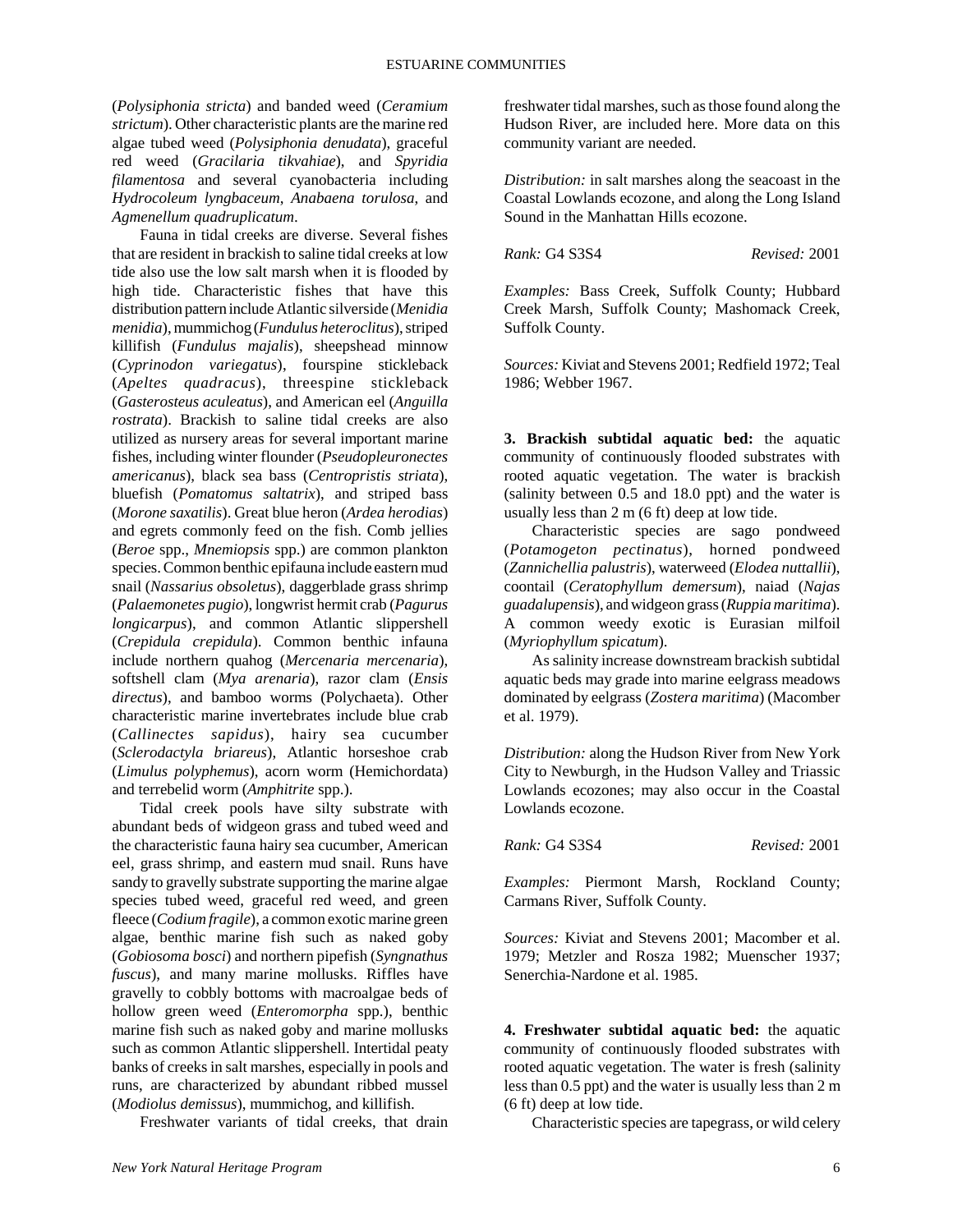(*Vallisneria americana*), pondweed (*Potamogeton perfoliatus*), waterweeed (*Elodea nuttallii*), and naiads (*Najas guadalupensis*, and *N. minor*). Two exotic weeds, Eurasian milfoil (*Myriophyllum spicatum*) and water-chestnut (*Trapa natans*), are common in the Hudson River aquatic beds.

A characteristic bird that feeds on the subaquatic vegetation is the canvasback (*Aytha valisneria*). Other birds that feed on plants, fish and invertebrates in the vegetated shallows include bufflehead (*Bucephala albeola*), common goldeneye (*B. clangula*), common merganser (*Mergus merganser*), and greater scaup (*Aythya marila*). Wading birds such as snowy egret (*Egretta thula*), and great blue heron (*Ardea herodias*) have been frequently observed feeding in freshwater aquatic beds at low tide.

*Distribution:* along the Hudson River from Newburgh to Troy, in the Hudson Valley ecozone.

*Rank:* G4 S3 *Revised:* 1990

*Sources:* Findlay et al. 1997; Kiviat and Stevens 2001; Metzler and Rosza 1982; Muenscher 1937; Schmidt and Kiviat 1988.

## **B. ESTUARINE INTERTIDAL**

This subsystem includes the area between the highest tide level and the lowest tide level; the substrate is periodically exposed and flooded by semidiurnal tides (two high tides and two low tides per tidal day). Some areas are only irregularly exposed at low tide, while other areas are only irregularly flooded at high tide. Semidiurnal submergence, warm water, copious deposits of mud, and varying salinity make the intertidal estuarine communities extreme and specialized habitats (Fassett 1928).

**1. Brackish meadow:** a moist, moderately welldrained brackish (0.5-18 ppt) perennial grassland with occasional isolated shrubs that is typically situated in a belt at the upper edge of salt marshes bordering sandy uplands, but may occupy large portions of interdunal basins. The community usually develops in areas with a unique combination of soils and hydrology, on deep deposits of periodically windblown or overwashed gleyed sands that are usually flooded only during spring tides and during major coastal storms, approximately two to three times per year. Periodic sand deposition and volatilized saltwater deposition are thought to prevent dominance by tall shrubs via burial and top killing of shrubs. Soil salinity over long periods of time is relatively low but may show vast fluctuations over short periods of time, producing a constantly

stressed environment. Salinity is periodically raised by the regular cycling of tides, inundation during spring tides and storm surges, and volatilized saltwater deposition. Salinity is periodically lowered by dilution from rainwater and the presence of a thin fresh groundwater lens elevated over the underlying saltwater.

The meadow is dominated by halophytic wetland to facultative perennial graminoids and ephemeral herbs. Dominant species include switchgrass *(Panicum virgatum*), salt-meadow grass (*Spartina patens* "var. *monogyna*"), and sedge (*Carex silicea*). Other graminoids present may include little bluestem (*Schizachyrium scoparium*), big bluestem (*Andropogon gerardii*), spikegrass (*Distichlis spicata*), knotroot bristlegrass (*Setaria parviflora*), purple lovegrass (*Eragrostis spectabilis*), Virginia wild rye (*Elymus virginicus*), panic grass (*Panicum amarum*), twig-rush (*Cladium mariscoides*), cyperus (*Cyperus polystachyos, C. dentatus*), three-square (*Scirpus pungens*), and black grass (*Juncus gerardii*).

Characteristic herbs include whorled milkwort (*Polygala verticillata*), seaside goldenrod (*Solidago sempervirens*), buttonhead goldenrod (*Euthamia tenuifolia*), seaside gerardia (*Agalinis maritima*), pinks (*Sabatia* spp.), tall wormwood (*Artemisia campestris* ssp. *caudata*), asters (*Aster* spp.), and wild germander (*Teucrium canadense*). Indicator herbaceous species at low abundance may include New England blazing star (*Liatris scariosa* var. *novae-angliae*), sedge (*Fimbristylis castanea*), salt marsh plantain (*Plantago maritima* ssp. *juncoides*), evening primrose (*Oenothera parviflora* var. *oakesiana*), and crabgrass (*Digitaria filiformis*). Sparse dwarf shrubs may include groundseltree (*Baccharis halimifolia*), bayberry (*Myrica pensylvanica*), and beach-plum (*Prunus maritima*). The community is prone to weedy exotic species such as red fescue (*Festuca rubra*), and soapwort (*Saponaria officinalis*). Floristic composition can fluctuate dramatically over several years in response to the fluctuating soil salinities.

Characteristic fauna include fiddler crabs (*Uca pugilator* and *U. pugnax*). The community usually occurs in close association with salt shrub and at slightly higher elevation than high salt marsh. It may develop into high salt marsh after occupation by *Spartina patens* and development of a peat layer in response to a more regular tidal influence.

*Distribution:* Restricted to the estuarine portion of the Coastal Lowlands ecozone. Expected to be scattered along the shore of Long Island, concentrated on the south shore, especially the South Fork of Long Island. May also occur on Staten Island.

*Rank:* G2G3 S1S2 *Revised:* 2001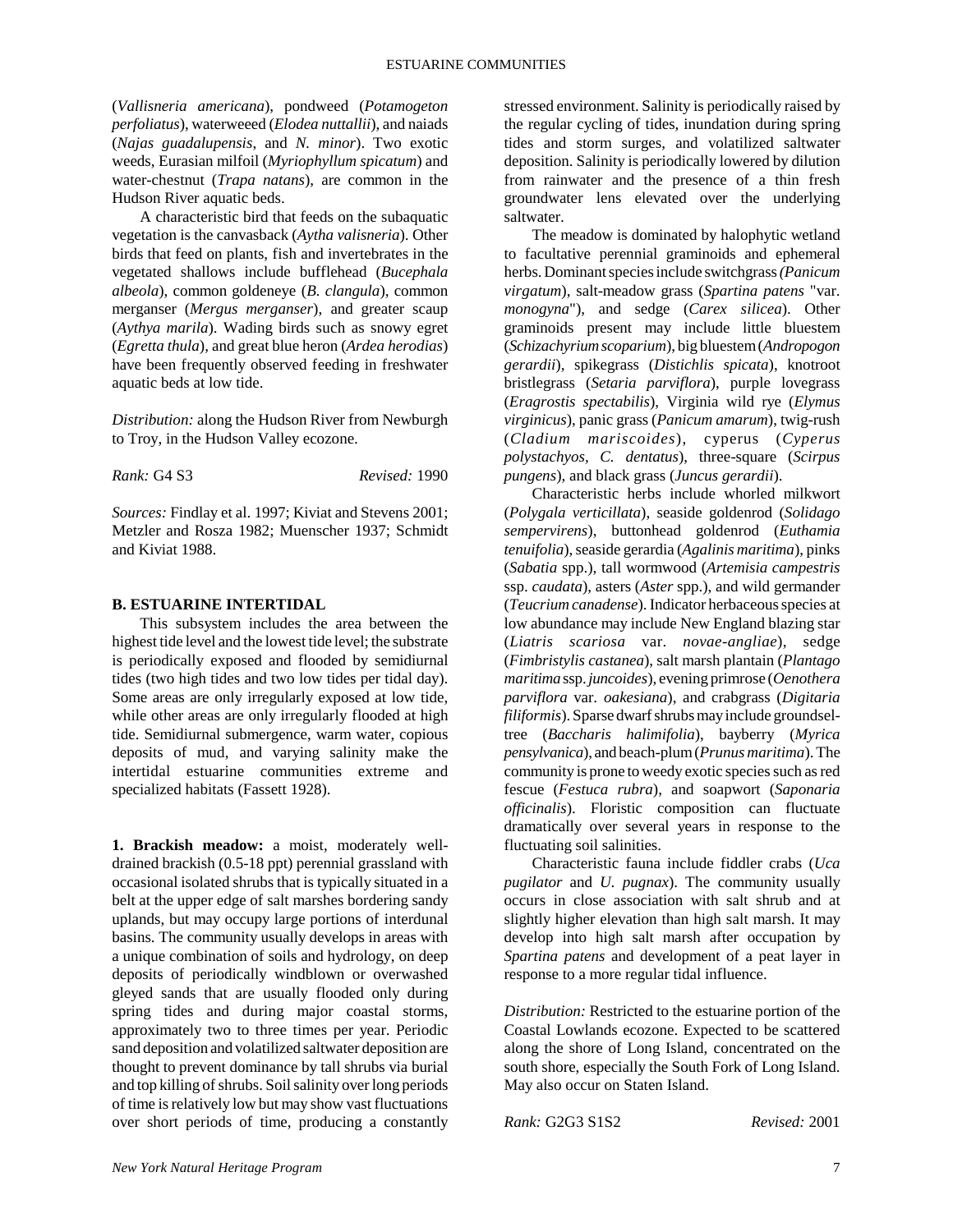*Examples:* Walking Dunes, Suffolk County; Napeague Meadows, Suffolk County.

*Sources:* Johnson 1985; Nixon 1982; NYNHP field surveys.

**2. Salt shrub:** a shrubland community that forms the ecotone between salt marsh and upland vegetation. Salinity levels are generally lower here than in the salt marsh (soil pore salinity ranges 7 ppt to 27 ppt); and the elevation is higher. Salt shrub does not usually develop on deep peat. More often, it occurs on a thin (0-10 cm) layer of peat, and soils share characteristics of both estuarine and maritime terrestrial settings. Periodic disturbance associated with storms causes dieback of shrubs.

Characteristic shrubs are groundsel-tree (*Baccharis halimifolia*), saltmarsh-elder (*Iva frutescens*), and pasture rose (*Rosa carolina*); salt-meadow grass (*Spartina patens*), black-grass (*Juncus gerardii*), and switchgrass (*Panicum virgatum*) are typical herbs. Salt shrub is almost always dominated by *Iva frutescens* on the marshward edge of the community, often forming a stunted leading edge of the community. *Baccharis halimifolia* only becomes more dominant in the older, more developed, landward side. The landward side of salt shrub is usually the most diverse. A characteristic animal is marsh wren (*Cistothorus palustris*).

Salt shrub is usually present as a linear feature at the upper edge of a salt marsh marking the limit of the highest spring and storm tides within a given estuarine basin. In areas where the local topography is nearly level an extensive shrubland or brackish meadow may occur.

*Distribution:* in sheltered areas of the seacoast in the Coastal Lowlands and Manhattan Hills ecozones. Best examples of salt shrub are within the Peconic Bay, but also along the south shore of Long Island where it is often invaded by *Phragmites australis.* Salt shrub is poorly developed along the north shore where tidal areas are steep.

*Rank:* G5 S4 *Revised:* 2001

*Examples:* Hubbard Creek Marsh, Suffolk County; Northwest Creek, Suffolk County; Orient Point Marsh, Suffolk County; Cow Neck Marsh, Suffolk County; Mashomack Point Marsh, Suffolk, County.

*Sources:* Clark 1985; Clark 1986a; Conard 1935; Hayden et al. 1995; MacDonald and Edinger 2000; Nixon 1982; Redfield 1972; NYNHP field surveys.

**3. High salt marsh:** a coastal marsh community that occurs in sheltered areas of the seacoast, in a zone extending from mean high tide up to the limit of spring tides. It is periodically flooded by spring tides and flood tides. High salt marsh typically consists of a mosaic of patches that are mostly dominated by a single graminoid species.

The dominant species in many large areas are either salt-meadow grass (*Spartina patens*) or a dwarf form (15 to 30 cm tall) of cordgrass (*Spartina alterniflora*); also common are large areas dominated by spikegrass (*Distichlis spicata*), black-grass (*Juncus gerardii*), and glassworts (*Salicornia* spp.), or a mixture of salt-meadow grass and cordgrass. Characteristic species of the upper slope of the high marsh (the area that grades into salt shrub) are blackgrass, switchgrass (*Panicum virgatum*), sea-lavender (*Limonium carolinianum*), seaside gerardia (*Agalinus maritima*), and slender saltmarsh aster (*Aster tenuifolius*).

Characteristic animals include salt marsh mosquitoes (*Aedes* spp.), greenhead flies (*Tabanidae*), coffeebean snail (*Melampus bidentatus*), sharp-tailed sparrow (*Ammodramus caudacutus*), marsh wren (*Cistothorus palustris*), eastern meadowlark (*Sturnella magna*), clapper rail (*Rallus longirostris*), and American black duck (*Anas rubripes*).

High salt marsh is one zone within a coastal salt marsh ecosystem; it occurs in a complex mosaic with several other communities. Other communities in a salt marsh ecosystem include salt shrub and brackish meadow at the upland border of the high marsh; sea level fen in rare cases associated with freshwater seepage at the landward edge; low salt marsh at the seaward border of the high marsh and along the edges of tidal creeks that drain the high marsh; and salt pannes in shallow depressions within the marsh.

High salt marshes can be further classified by landform type following Oertel and Woo (1994) into mainland fringe-marshes, mid-lagoon marshes, and backbarrier fringe-marshes.

*Distribution:* in sheltered areas of the seacoast in the Coastal Lowlands and Manhattan Hills ecozones. High salt marsh is best developed in the Peconic Bay and along the south shore of Long Island.

*Rank:* G4 S3S4 *Revised:* 2001

*Examples:* Hubbard Creek Marsh, Suffolk County; Northwest Creek, Suffolk County; Fire Island Wilderness, Suffolk County; Orient Point Marsh, Suffolk County; Wading River Marsh, Suffolk County; Hempstead Bay Wetlands, Nassau County.

*Sources:* Clark 1985; Clark 1986a; Conard 1935;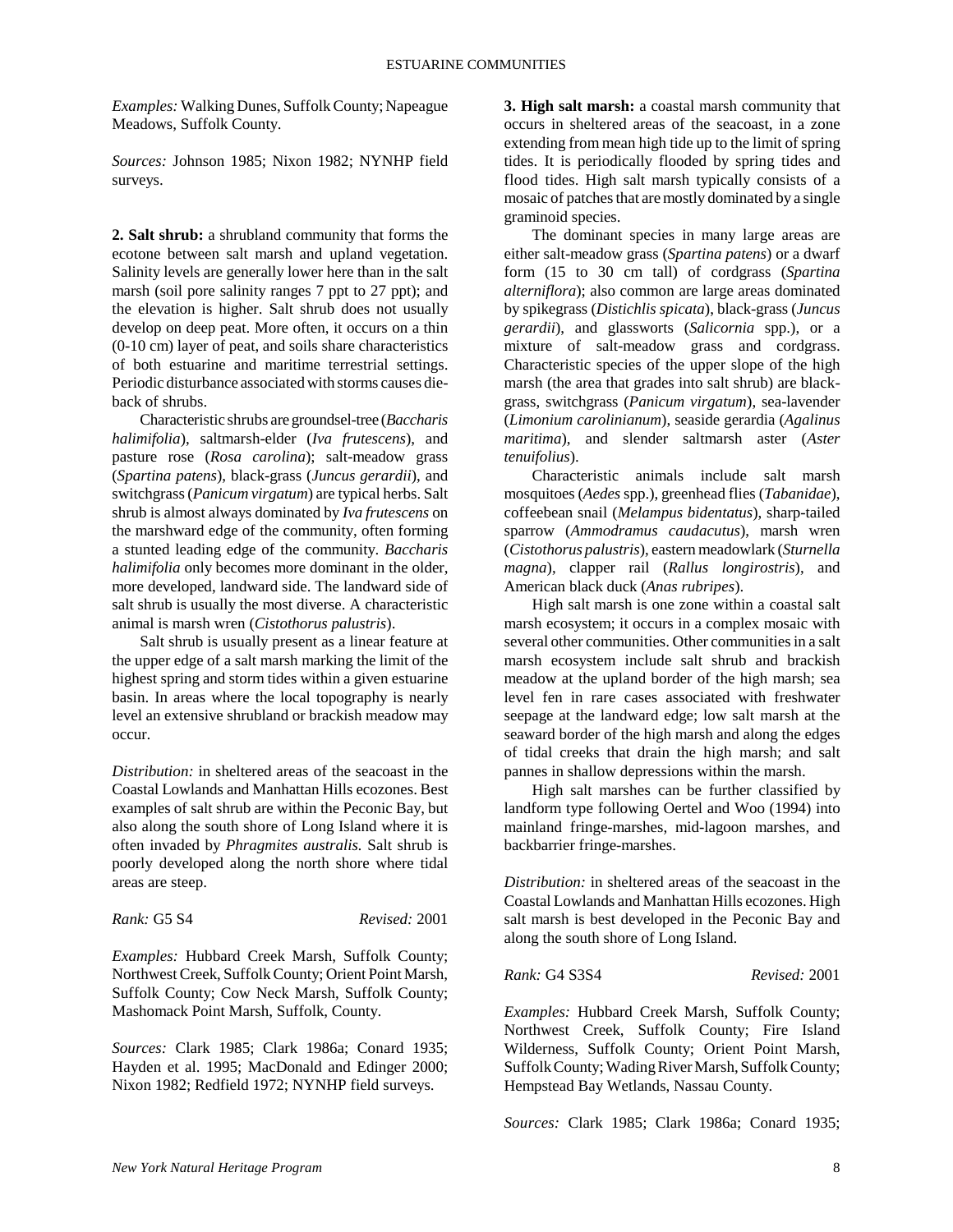MacDonald and Edinger 2000; Niedowski 2000; Nixon 1982; Oertel and Woo 1994; Redfield 1972; US ACE 1995, 1999; NYNHP field surveys.

**4. Salt panne:** a shallow depression in a salt marsh where the marsh is poorly drained. Pannes occur in both low and high salt marshes. Pannes in low salt marshes usually lack vegetation, and the substrate is a soft, silty mud. Pannes in a high salt marsh are irregularly flooded by spring tides or flood tides, but the water does not drain into tidal creeks. After a panne has been flooded the standing water evaporates and salinity of the soil water is raised well above the salinity of sea-water. Soil water salinities fluctuate in response to tidal flooding and rainfall. Small pond holes occur in some pannes; the pond holes are usually deeper than the thickness of the living salt marsh turf, and the banks or "walls" of the pond holes are either vertical or they undercut the peat. Salt pannes can be formed by ponding of water on the marsh surface, scouring of wrack or coverage by storm wrack, and possibly by ice scour. Salt panne formation appears to be favored by a mean tidal range of about 20-80 cm and are poorly developed in settings with a mean tidal range greater than 1.6 m.

Characteristic plants of a salt panne include the dwarf form (15 to 30 cm tall) of cordgrass (*Spartina alterniflora*), glassworts (*Salicornia europaea* and *S. virginica*), marsh fleabane (*Pluchea odorata*), salt marsh plantain (*Plantago maritima* ssp. *juncoides*), arrow-grass (*Triglochin maritimum*), spikegrass (*Distichlis spicata*), and salt marsh sand spurry (*Spergularia marina*). High salt marsh communities that are dominated by the dwarf form of *Spartina alterniflora* appear to support larger, better developed pannes than marshes dominated by *S. patens* and *Distichlis spicata.* Widgeon-grass (*Ruppia maritima*) grows in the pond holes; fishes that may be permanent residents in large pond holes include mummichog (*Fundulus heteroclitus*), and sheepshead minnow (*Cyprinodon variegatus*). The salt pannes on the south shore of Long Island are intensely used by feeding shorebirds.

More data on the pond-like variant dominated by *Ruppia maritima* are needed. Comparison of this community with coastal salt pond needs to be made.

*Distribution:* in salt marshes along the seacoast of the Coastal Lowlands ecozone. Salt pannes are best developed on the south shore of Long Island, especially in areas of low mean tidal range. They are poorly developed in the Peconic Bay and very poorly developed on the north shore of Long Island.

*Rank:* G3G4 S3 *Revised:* 2001

*Examples:* Gilgo Beach Backbarrier Marsh, Suffolk County; Hubbard Creek Marsh, Suffolk County; Northwest Creek, Suffolk County; Hempstead Bay Wetlands, Nassau County.

*Sources:* Egler 1950; MacDonald and Edinger 2000; Miller and Egler 1950; Niedowski 2000; Nixon 1982; Redfield 1972; NYNHP field surveys.

**5. Low salt marsh:** a coastal marsh community that occurs in sheltered areas of the seacoast, in a zone extending from mean high tide down to mean sea level or to about 2 m (6 ft) below mean high tide. It is regularly flooded by semidiurnal tides. The mean tidal range of low salt marshes on Long Island is about 80 cm, and they often form in basins with a depth of 1.6 m or greater.

The vegetation of the low salt marsh is a nearly monospecific stand of cordgrass (*Spartina alterniflora*), a coarse grass that grows up to about 3 m (10 ft) tall. Salt marshes with large tidal ranges are often dominated by the tall form of *Spartinina alterniflora,* while those with more restricted tidal ranges will maintain a short form *Spartinina alterniflora* zone and grade into high salt marsh (Niedowski 2000). A few species of marine algae can form dense mats on the surface sediments between the cordgrass stems, including knotted wrack (*Ascophyllum nodosum*), and rockweed (*Fucus vesiculosus*); sea lettuce (*Ulva* spp.), and hollow green weeds (*Enteromorpha* spp.) can be abundant, especially in early summer. Other plants that are present in very low numbers include glasswort (*Salicornia europaea*), salt marsh sand-spurry (*Spergularia marina*), and lesser sea blite (*Suaeda maritima*).

Characteristic animals include clapper rail (*Rallus longirostris*), willet (*Catoptrophorus semipalmatus*), marsh wren (*Cistothorus palustris*), seaside sparrow (*Ammodramus maritimus*), fiddler crabs (*Uca pugilator* and *U. pugnax*) nesting along creek banks, ribbed mussel (*Geukensia dimissa*), and at high tide mummichog (*Fundulus heteroclitus*), and several other small fishes that live in the tidal creeks at low tide.

The low salt marsh is one zone within a coastal salt marsh ecosystem; it occurs in a mosaic with several other communities. Low salt marsh grades into high salt marsh at slightly higher elevations, and into intertidal mudflats at slightly lower elevations. Tidal creeks that drain the salt marsh flow in a sinuous pattern through the marsh, with a narrow band of low marsh lining the banks of the tidal creeks. Shallow depressions, or pannes, may also occur in the low marsh.

*Distribution:* in sheltered areas of the seacoast in the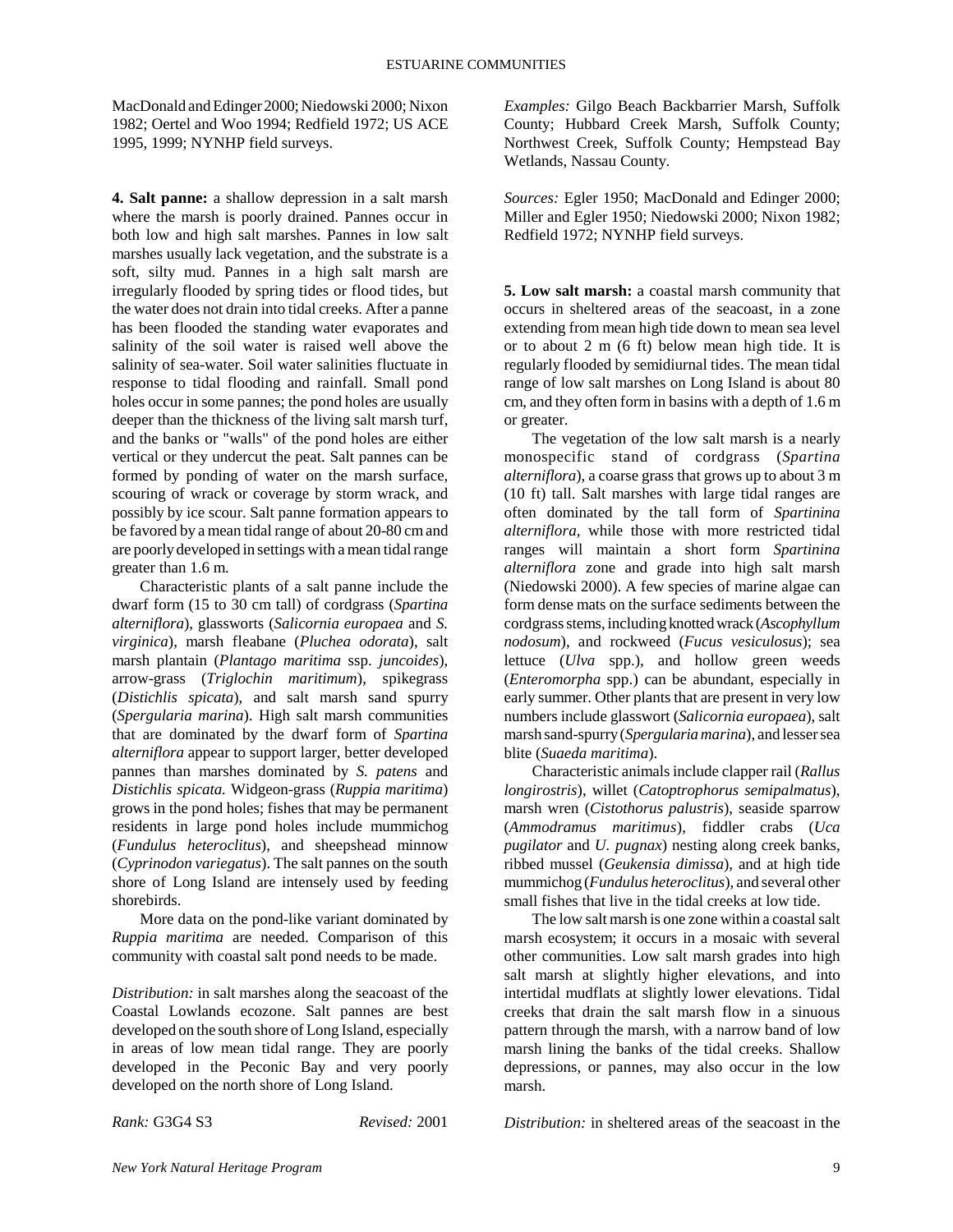Coastal Lowlands and Manhattan Hills ecozones. Low salt marsh is well-developed on the south shore of Long Island, and within the small basins of the north shore where it is the dominant community type. Although it is very degraded, about one-half of the total marsh acreage at Jamaica Bay on the south shore is low salt marsh.

*Rank:* G4 S3S4 *Revised:* 2001

*Examples:* Hubbard Creek Marsh, Suffolk County; Northwest Creek, Suffolk County; Lloyd Neck Marsh, Suffolk County; Nissequogue River, Suffolk County; Westhampton Island-Tiana Beach, Suffolk County; Flax Pond, Suffolk County; Hempstead Bay Wetlands, Nassau County.

*Sources:* Clark 1985, 1986a; Conard 1935; Dreyer and Niering 1995; Houghton and Woodwell 1980; Joneja 1981; MacDonald and Edinger 2000; Niedowski 2000; Nixon 1982; Redfield 1972; Spinner 1969; Teal 1986; US ACE 1995, 1999; NYNHP field surveys.

**6. Coastal salt pond:** A community inhabiting marine shoreline lakes or ponds formed by sandspits that close off a lagoon or bay. The water typically averages brackish or slightly brackish over long periods of time, but may range rapidly from fresh to saline. Occasionally the barrier beach is broken by hurricanes and the pond becomes saline until the sandspit closes the pond again. Some ponds have permanent (natural or artificial) inlets. Two community microhabitats are typically encountered within one pond complex: 1) the "pond" or aquatic portion of the complex and 2) the "shore" or the non-aquatic part of the complex. These two microhabitats are likely to warrant separate communities and may soon be distinguished in a future version of the state community classification: the former retaining the name "coastal salt pond," the latter designated as a "coastal salt pond shore."

Dominant plants of the pond can vary considerably with the frequency of exchange of marine waters. Typical ponds are dominated by the submergent vascular plant widgeon grass (*Ruppia maritima*) and the marine red algae tubed weed (*Polysiphonia* spp.). Other characteristic plants of the pond include the marine green algae *Cladophora* spp. Marine algae are often less frequent in more saline examples. Needle spikerush (*Eleocharis acicularis*) is typical of temporarily flooded edges of ponds. Brackish ponds may contain flora typical of brackish subtidal aquatic beds including sago pondweed (*Potamogeton pectinatus*), clasping-leaved pondweed (*Potamogeton perfoliatus*), and horned pondweed (*Zannichellia palustris*). Four pond associations have been listed by

Thorne-Miller (1983) including widgeon grass beds, marine green algae beds, tubed weed beds and sago pondweed beds.

Characteristic pond fauna include multiple species of grass shrimp (e.g., *Palaemonetes* spp.), and the estuarine minnows mummichog (*Fundulus heteroclitus*), sheepshead minnow (*Cyprinodon variegatus*), silversides (*Menidia* spp.), and various killifish. Coastal waterbirds in the heron family (Ardeidae) including great blue heron (*Ardea herodias*) and egrets feed on the fish.

The pond shore typically consists of an assemblage of up to several narrow zones floristically resembling other estuarine community types. Along a wet to dry moisture gradient and low to high elevation gradient, these community types may include: intertidal mudflats, low salt marsh, high salt marsh, salt panne, salt shrub and brackish meadow. Similar zones resembling palustrine communities may occur in examples with freshwater.

Characteristic species of the pond shore are dwarf spikerush (*Eleocharis parvula*), switchgrass (*Panicum virgatum*), salt-meadow grass (*Spartina patens*), cordgrass (*Spartina alterniflora*), reedgrass (*Phragmites australis*), saltmarsh fleabane (*Pluchea odorata*), three-square (*Scirpus americanus*), rosemallow (*Hibiscus moscheutos*), pigweeds (*Chenopodium* spp.), mock bishop's-weed (*Ptilimnium capillaceum*), spikegrass (*Distichlis spicata*), saltmarsh-elder (*Iva frutescens*), and groundsel-tree (*Baccharis halimifolia*). Abundant pondshore fauna include saltmarsh mosquitoes (*Aedes* spp.). Other characteristic pondshore fauna include green-headed fly (*Tabanus nigrovittatus*) and planthoppers (*Prokelisia marginata*).

*Distribution:* along the seacoast in the Coastal Lowlands ecozone.

*Rank:* G4 S1S2 *Revised:* 2001

*Examples:* Oyster Pond, Suffolk County; Tobaccolot Pond, Suffolk County.

*Source:* Harlin et al. 1995; Thorne-Miller et al. 1983; NYNHP field surveys.

**7. Brackish interdunal swales:** temporarily tidally flooded temperate marshes in interdunal swales dominated by halophytic graminoids. Individual swales occur as small patches positioned between fore-, primary and secondary dunes in a maritime dunes system, typically on barrier islands. Swales experience dynamic fluctuations in water levels and salinity. Water levels are highest after infrequent and sporadic overwash that occurs when tides or waves overtop the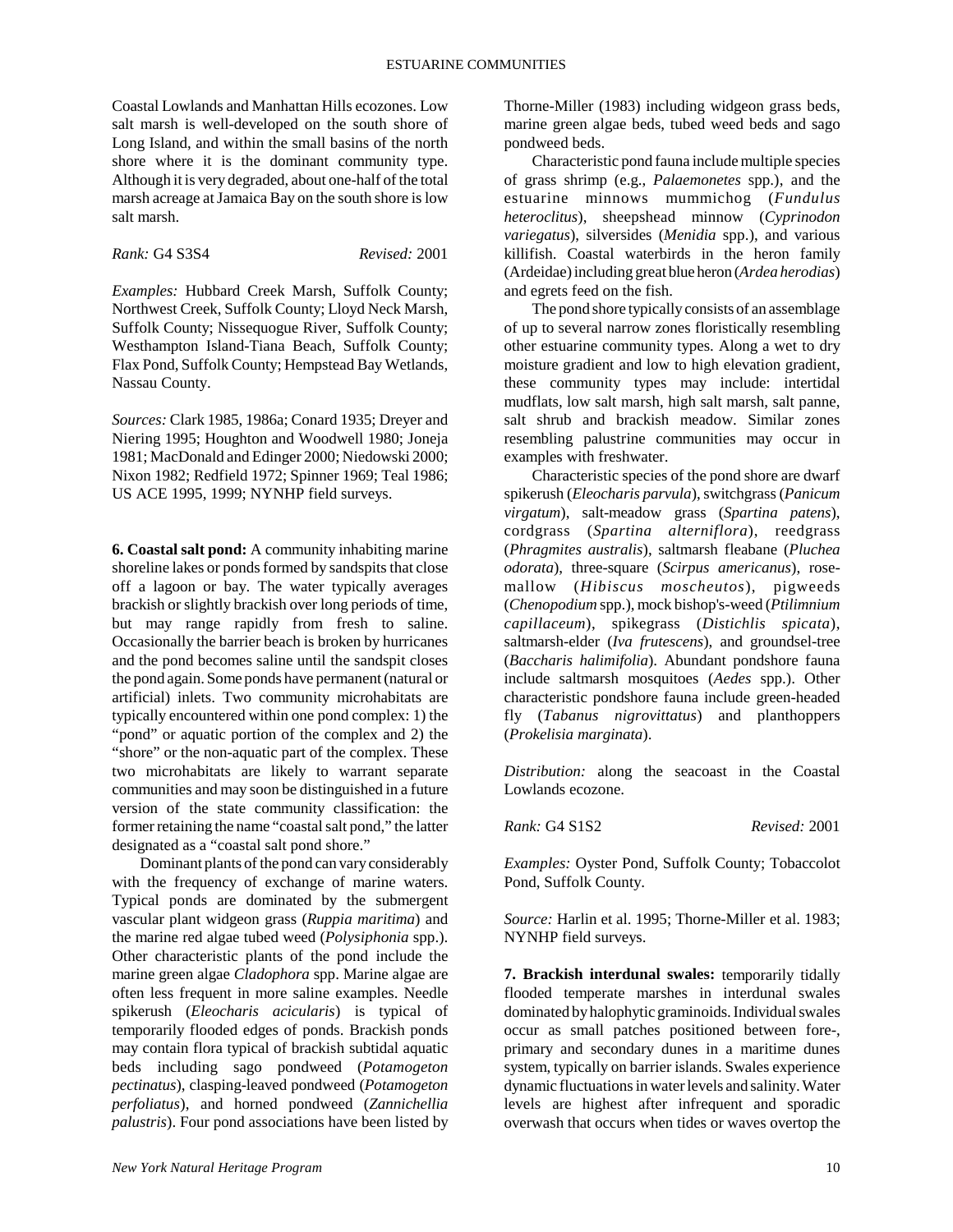#### ESTUARINE COMMUNITIES

berm, transporting water and suspended sand through the foredune into low-lying areas within the dune system, usually during spring tides, full moons or major storms. Flood frequency can vary from several times per year to as little as once every 25 years. At this time groundwater levels rise, vegetation may float, and water pools into temporary ponds. During the driest times, ponds evaporate, surface sands are no longer saturated, salt concentrates then enters the groundwater, and salt deposits form on the surface. Salinity is typically mixohaline, water being derived from a mix of saline ocean overwash and freshwater groundwater lens. However, it can vary greatly at certain times of the year from oligohaline (0 ppt) to supersaline (70 ppt) in response to the salinity of the groundwater and accumulation of salt during evaporation.

The dominant flora are mostly grasses, sedges and rushes including salt-meadowgrass (*Spartina patens*), dwarf spikerush (*Eleocharis parvula*), three-square (*Scirpus pungens*), flatsedge (*Cyperus polystachyos*), and jointed rush (*Juncus articulatus*). The abundance of any one dominant can vary widely year to year in response to salinity fluctuations. Other characteristic flora includes halophytes such as salt-meadow grass (*Diplachne maritima*), seaside bulrush (*Scirpus maritimus*), toad-rush (*Juncus bufonius* var. *halophila*), sedge-rush (*Juncus scirpoides*), mock bishop's-weed (*Ptilimnium capillaceum*), golden dock (*Rumex maritimus*), saltmarsh aster (*Aster subulatus*), red pigweed (*Chenopodium rubrum*), saltmarsh fleabane (*Pluchea odorata*), rose-mallow (*Hibiscus moscheutos*), knotweed (*Polygonum ramosissimum*), and saltmarsh-elder (*Iva frutescens*). Seabeach amaranth (*Amaranthus pumilus*) is a characteristic plant at the upper edge of the community in drift lines. Reedgrass (*Phragmites australis*) is questionably native in this community.

The community is known for its importance to wildlife. Characteristic fauna include piping plovers (*Charadrius melodus*), American oyster catchers (*Haematopus palliatus*), yellowlegs (*Tringa melanolueca* and *T. flavipes*), and Canada geese (*Branta canadensis*) (which use the community as a foraging ground), abundant salt marsh mosquitoes (*Aedes* spp.), fiddler crabs (*Uca* spp.), odonates and other insects. Eastern mud turtle (*Kinosternon subrubrum subrubrum*), and eastern spadefoot toad (*Scaphiopus holbrookii holbrookii*) reportedly use this habitat (US ACE 1995, 1999).

Soils are deep sands, often become anaerobic but lack peat accumulation. The surface is often rusty colored from a coating of blue-green algae. Community variants include semi-permanent pools, long-lived wet swales with perennial graminoids and newly-formed sparsely-vegetated damp swales with early successional

annual forbs. Occurrences of this community are sometimes ephemeral representing the early stages of salt marsh or coastal salt pond formation or rapidly transforming into reed grass marshes.

*Distribution:* Restricted to estuarine portion of Coastal Lowlands Ecozone, probably only on the south shore of Long Island. Known occurrences restricted to barrier islands from Jones Beach Island West to Westhampton Beach. Additional occurrences possible west to Gateway National Recreation Area and east to Montauk Point.

*Rank:* G3G4 S1S2 *Revised:* 1990

*Examples:* Jones Beach Island East, Suffolk County; Jones Beach Island West, Suffolk County.

*Sources:* US ACE 1995, 1999; NYNHP field surveys.

**8. Brackish tidal marsh:** a marsh community that occurs where water salinity ranges from 0.5 to 18.0 ppt, and water is less than 2 m (6 ft) deep at high tide. This community consists of a mixture of salt marsh and freshwater tidal marsh species, with no species attaining dominance over extensive areas (although some species are locally abundant in patches). The vegetation in a brackish tidal marsh is dense and dominated by tall graminoids.

Characteristic plants are narrowleaf cattail (*Typha angustifolia*), rose-mallow (*Hibiscus moscheutos*), wild rice (*Zizania aquatica*), pickerel-weed (*Pontederia cordata*), arrowleaf (*Peltandra virginica*), water smartweed (*Polygonum punctatum*), reedgrass (*Phragmites australis*), marsh fern (*Thelypteris palustris*), bulrushes (*Scirpus americanus, S. fluviatilis, S. novae-angliae, S. robustus*, *S. tabernaemontani*), water-hemp (*Amaranthus cannabinus*), dwarf spikerush (*Eleocharis parvula*), arrowhead (*Sagittaria latifolia*), lilaeopsis (*Lilaeopsis chinensis*), hedge bindweed (*Calystegia sepium*), seaside goldenrod (*Solidago sempervirens*), yellow iris (*Iris pseudacorus*), and saltmarsh fleabane (*Pluchea odorata*). Purple loosestrife (*Lythrum salicaria*) is a common weed in brackish marshes.

Characteristic birds include red-winged blackbird (*Agelaius phoeniceus*), swamp sparrow (*Melospiza georgiana*), marsh wren (*Cistothorus palustris*), yellow warbler (*Dendroica petechia*), common yellowthroat (*Geothlypis trichas*), song sparrow (*Melospiza melodia*), Virginia rail (*Rallus limicola*), American goldfinch (*Carduelis tristis*), and eastern kingbird (*Tyrannus tyrannus*).

Brackish marshes are best developed on large river systems characterized by gentle slope gradients coupled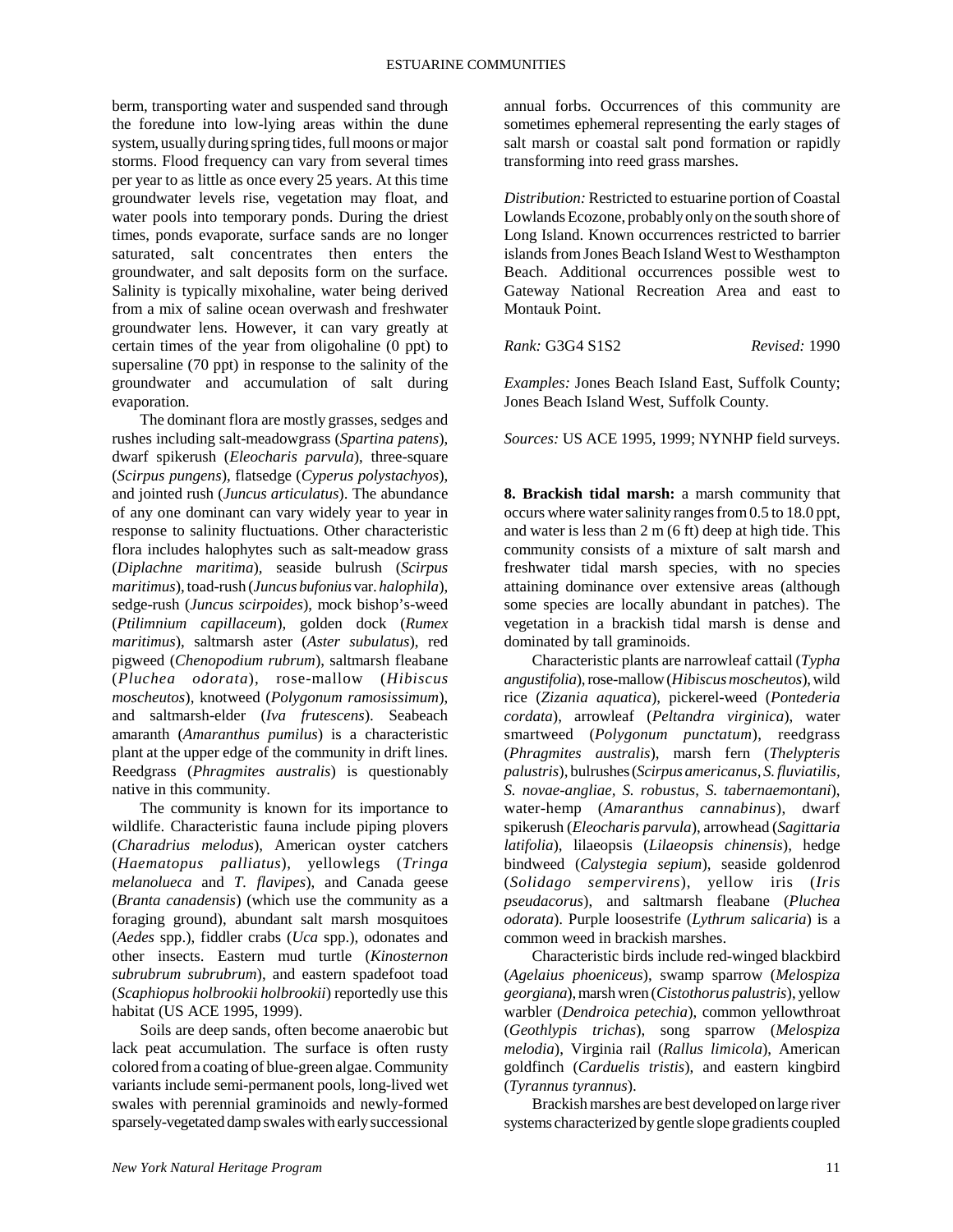#### ESTUARINE COMMUNITIES

with tidal influence over considerable distances. The downstream limits of the community begin where cordgrass (*Spartina alterniflora*) no longer dominates tidal creek or river banks, and the upstream limits extend to where the hollow green weeds (*Enteromorpha intestinalis*) can no longer be found. Brackish tidal marshes can be distinguished from freshwater tidal marshes by the lack of species restricted to freshwater, such as spatterdock (*Nuphar advena*), sweetflag (*Acorus americanus*), and blue flag (*Iris versicolor*), and a decrease in cover of sedges (*Carex* spp. and *Cyperus* spp.). Brackish marshes that are dominated by reedgrass (*Phragmites australis*) as a result of anthropogenic disturbance should be classified as a cultural community, such as estuarine impoundment marsh or estuarine dredge spoil shore Examples where the tidal influence is greatly diminished may be classified as reedgrass/purple loosestrife marsh, a palustrine cultural community.

Brackish tidal marshes may grade into "supratidal marshes" in areas above mean high water where salt can concentrate by evaporation (Buckley and Ristich 1977, Kiviat 1979, Kiviat and Stevens 2001). More data on supratidal communities are needed.

*Distribution:* along the seacoast of the Coastal Lowlands ecozone, and along the Hudson River from New York City to Newburgh in the Triassic Lowlands and Hudson Valley ecozones.

*Rank:* G4 S3S4 *Revised:* 2001

*Examples:* Constitution Marsh, Putnam County; Iona Island, Rockland County; Piermont Marsh, Rockland County; Nissequogue River, Suffolk County; Carmans River, Suffolk County.

*Sources:* Buckley and Ristich 1976; Dreyer and Niering 1995; Kiviat 1979; Kiviat and Stevens 2001; MacDonald and Edinger 2000; Metzler and Rosza 1982; Muenscher 1937; Odum et al. 1984; Senerchia-Nardone et al. 1985; Swift 1987; NYNHP field surveys.

**9. Brackish intertidal mudflats:** a sparsely vegetated community, characterized by low-growing, rosetteleaved aquatics. The community occurs on exposed intertidal mudflats where water salinity ranges from 0.5 to 18.0 ppt. This community is best developed where mudflats are nearly level so that broad expanses are exposed at low tide. The rosette-leaved aquatics are completely submerged at high tide, and they are usually coated with mud.

Characteristic species are spongy arrowhead

(*Sagittaria calycina* var. *spongiosa*), strap-leaf arrowhead (*Sagittaria subulata*), mudwort (*Limosella australis*), three-square bulrush (*Scirpus americanus*), and tapegrass (*Vallisneria americana*).

*Distribution:* restricted to the Hudson River from New York City to Newburgh in the Triassic Lowlands and Hudson Valley ecozones.

*Rank:* G3G4 S1S2 *Revised:* 1990

*Examples:* Piermont Marsh, Rockland County; Constitution Marsh, Putnam County; Iona Marsh, Rockland County.

*Sources:* MacDonald and Edinger 2000; Muenscher 1937; NYNHP field surveys.

**10. Brackish intertidal shore:** a community of the intertidal gravelly or rocky shores of brackish tidal rivers and creeks where water salinity ranges from 0.5 to 18.0 ppt. This community is usually sparsely vegetated. More data on this community are needed.

*Distribution:* along the seacoast of Long Island in the Coastal Lowlands ecozone, and along the Hudson River from New York City to Poughkeepsie in the Triassic Lowlands and Hudson Valley ecozones.

*Rank:* G3G4 S1S2 *Revised:* 1990

*Example:* Hands Creek, Suffolk County.

*Source:* Kiviat and Stevens 2001; NYNHP field surveys.

**11. Freshwater tidal swamp:** a forested or shrubdominated tidal wetland that occurs in lowlands along large river systems characterized by gentle slope gradients coupled with tidal influence over considerable distances. The swamp substrate is always wet and is subject to semidiurnal flooding by fresh tidal water (salinity less than 0.5 ppt).

The characteristic trees are green ash (*Fraxinus pennsylvanica*), black ash (*F. nigra*), red maple (*Acer rubrum*), slippery elm (*Ulmus rubra*), and American hornbeam (*Carpinus caroliniana*); northern white cedar (*Thuja occidentalis*) is a distinctive associate in at least one example in the Hudson Valley. Common shrubs and vines are alders (*Alnus serrulata, A. rugosa*), spicebush (*Lindera benzoin*), arrowwood (*Viburnum recognitum*), silky dogwood (*Cornus amomum*), red-osier dogwood (*C. sericea*), gray dogwood (*C. foemina* ssp. *racemosa*), Virginia creeper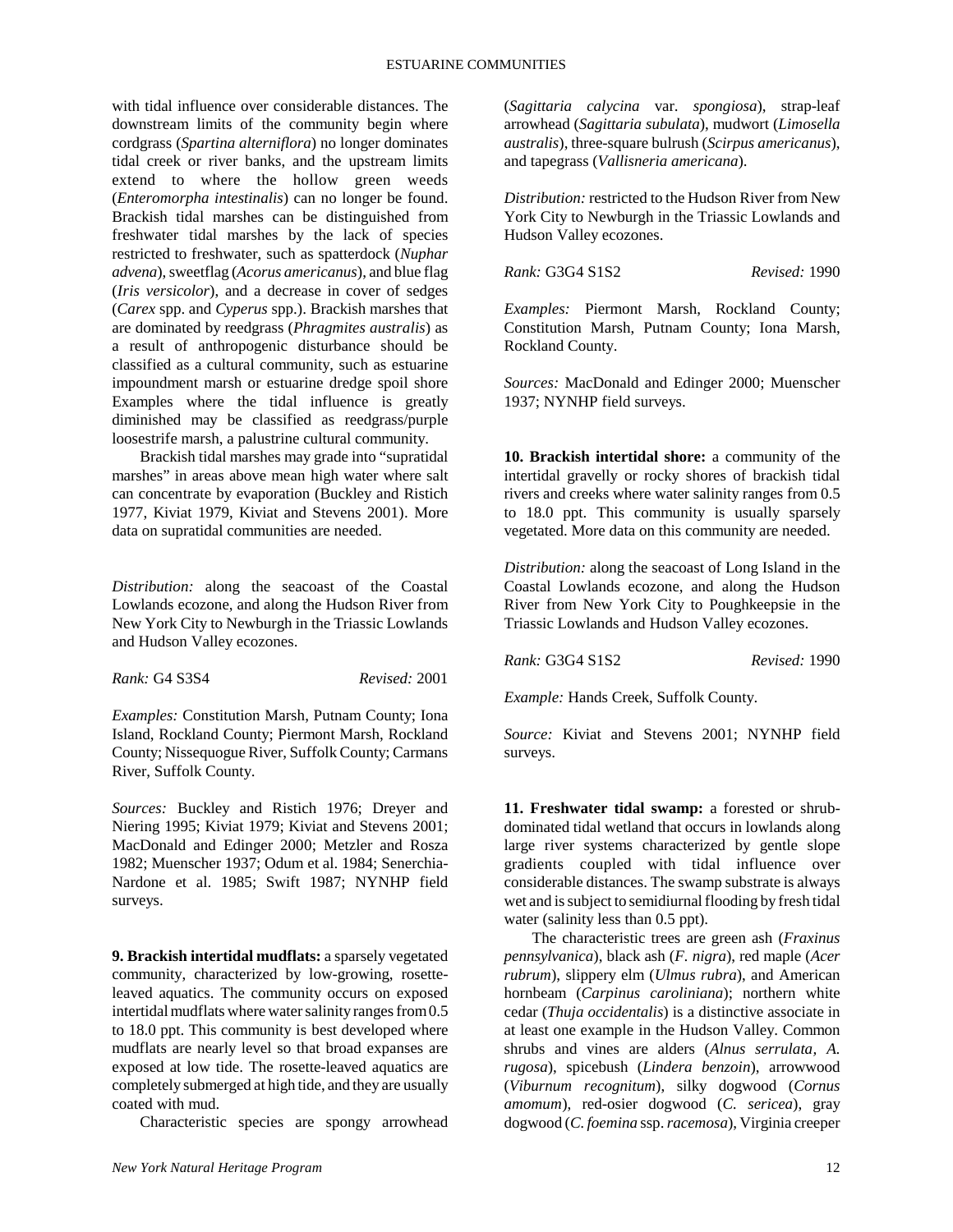(*Parthenocissus quinquefolia*), and poison ivy (*Toxicodendron radicans*).

Characteristic groundlayer species are rice cutgrass (*Leersia oryzoides*), sensitive fern (*Onoclea sensibilis*), clearweed (*Pilea pumila*), spotted jewelweed (*Impatiens capensis*), common monkeyflower (*Mimulus ringens*), knotweeds (*Polygonum hydropiper, P. hydropiperoides, P. sagittatum*), skunk cabbage (*Symplocarpus foetidus*), hog peanut (*Amphicarpaea bracteata*), groundnut (*Apios americana*), wild yam (*Dioscorea villosa*), sedge (*Carex grayi*), Jack-in-thepulpit (*Arisaema triphyllum*), and swamp milkweed (*Asclepias incarnata*).

*Distribution:* along the Hudson River from Newburgh to Troy, in the Hudson Valley ecozone.

*Rank:* G2G3 S1 *Revised:* 1990

*Examples:* Roger's Island, Columbia County; North Tivoli Bay, Dutchess County; Catskill Marsh, Greene County.

*Sources:* DeVries and DeWitt 1986; Kiviat 1983; Kiviat and Stevens 2001; Leonardi 1990; Leonardi and Kiviat 1990; McVaugh 1958; Westad 1987; Westad and Kiviat 1986; NYNHP field surveys.

**12. Freshwater tidal marsh:** a marsh community that occurs in shallow bays, shoals, and at the mouth of tributaries of large tidal river systems, where the water is usually fresh (salinity less than 0.5 ppt), and less than 2 m (6 ft) deep at high tide. The vegetation is dominated by aquatics that are emergent at high tide. Typically there are two zones in a freshwater tidal marsh: a low-elevation area dominated by short, broadleaf emergents bordering mudflats or open water, and a slightly higher-elevation area dominated by tall graminoids.

Characteristic plants of the low-elevation, broadleaf emergent zone include spatterdock (*Nuphar advena*), pickerel-weed (*Pontederia cordata*), arrowleaf (*Peltandra virginica*), and fowl mannagrass (*Glyceria striata*). Under the canopy of emergents (or between clones) there may be a sparse understory of rosette-leaved aquatics such as narrow-leaved arrowheads (*Sagittaria subulata, S. graminea,* and *S. rigida*), and mud-plantain (*Heteranthera reniformis*).

Characteristic plants of the slightly higher, graminoid zone include narrowleaf cattail (*Typha angustifolia*), river bulrush (*Scirpus fluviatilis*), burreed (*Sparganium eurycarpum*), wild rice (*Zizania aquatica*), and blue flag (*Iris versicolor*).

Other characteristic plants that occur in both zones include arrowhead (*Sagittaria latifolia*), rice cutgrass

(*Leersia oryzoides*), water-hemp (*Amaranthus cannabinus*), spotted jewelweed (*Impatiens capensis*), estuary beggar-ticks (*Bidens bidentoides*), sweetflag (*Acorus americanus*), softstem bulrush (*Scirpus tabernaemontanii*), sedges (*Carex hystericina, C. lacustris*), and cyperus (*Cyperus* spp.). Purple loosestrife (*Lythrum salicaria*), and reedgrass (*Phragmites australis*) are common exotics in this community.

Some marshes include small areas of sandflats, often dominated by one or a few species. Characteristic plants of sandflats include three-square bulrush (*Scirpus americanus*), water horsetail (*Equisetum fluviatile*), Pennsylvania bittercress (*Cardamine pensylvanica*), mud-hyssop (*Gratiola neglecta*), water smartweed (*Polygonum punctatum*), and an exotic, black mustard (*Brassica nigra*).

Characteristic birds include marsh wren (*Cistothorus palustris*), red-winged blackbird (*Agelaius phoeniceus*), swamp sparrow (*Melospiza georgiana*), Virginia rail (*Rallus limicola*), song sparrow (*Melospiza melodia*), yellow warbler (*Dendroica petechia*), least bittern (*Ixobrychus exilis*), American goldfinch (*Carduelis tristis*), willow flycatcher (*Empidonax traillii*), and common yellowthroat (*Geothlypis trichas*).

*Distribution:* along the Hudson River from Newburgh to Troy, in the Hudson Valley ecozone, and smaller examples on the tidal rivers of Long Island.

*Rank:* G3G4 S2 *Revised:* 1990

*Examples:* Stockport Creek Marshes, Columbia County; North Tivoli Bay, Dutchess County; Catskill Marsh, Greene County; Rogers Island, Columbia County.

*Sources:* DeVries and DeWitt 1986; Kiviat 1973; Kiviat 1979; Kiviat and Stevens 2001; Leck et al. 1988; Metzler and Rosza 1982; Muenscher 1937; Odum et al. 1984; Swift 1987; NYNHP field surveys.

**13. Freshwater intertidal mudflats:** a sparsely vegetated community characterized by low rosetteleaved aquatics. This community occurs on exposed intertidal mudflats where the water is fresh (salinity less than 0.5 ppt). This community is best developed where mudflats are nearly level so that broad expanses are exposed at low tide. The plants are completely submerged in  $0.9$  to  $1.2$  m  $(3$  to  $4$  ft) of water at high tide; and they are usually coated with mud.

Characteristic species are strap-leaf arrowhead (*Sagittaria subulata*), mud-plantain (*Heteranthera*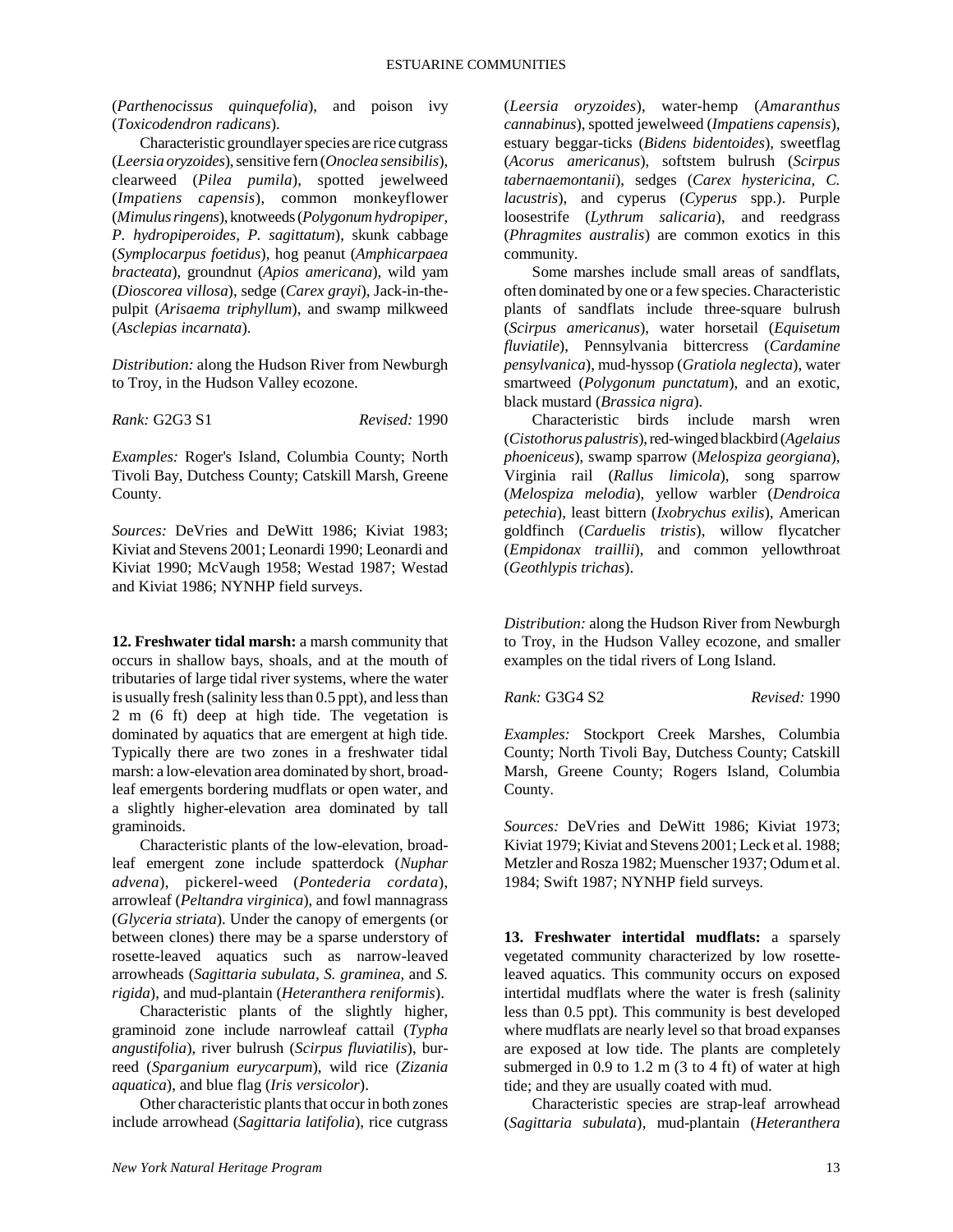*reniformis*), grass-leaf arrowhead (*Sagittaria graminea*), stiff arrowhead (*Sagittaria rigida*), threesquare bulrush (*Scirpus americanus*), golden club (*Orontium aquaticum*), and wild rice (*Zizania aquatica*).

*Distribution:* along the Hudson River from Newburgh to Troy, in the Hudson Valley ecozone.

*Rank:* G3G4 S2 *Revised:* 1990

*Examples:* Stockport Creek Marshes, Columbia County; North Tivoli Bay, Dutchess County; Rogers Island, Columbia County.

*Sources:* Kiviat and Stevens 2001; Muenscher 1937; NYNHP field surveys.

**14. Freshwater intertidal shore:** a community of the intertidal gravelly or rocky shores of freshwater tidal rivers and creeks, sometimes occurring at the base of cliffs. The vegetation may be very sparse.

Characteristic species are heartleaf plantain (*Plantago cordata*), estuary beggar-ticks (*Bidens bidentoides*), water-hemp (*Amaranthus cannabinus*), smartweed (*Polygonum hydropiperoides*), cardinal flower (*Lobelia cardinalis*), Pennsylvania bittercress (*Cardamine pensylvanica*), mud-hyssop (*Gratiola neglecta*), golden club (*Orontium aquaticum*), and an exotic, black mustard (*Brassica nigra*).

*Distribution:* along the Hudson River from Newburgh to Troy, in the Hudson Valley ecozone.

*Rank:* G3G4 S2S3 *Revised:* 1990

*Examples:* Tivoli Bays, Dutchess County; Inbocht Bay, Greene County.

Sources: Kiviat and Stevens 2001; McVaugh 1958; Muenscher 1937; NYNHP field surveys.

## **C. ESTUARINE CULTURAL**

This subsystem includes communities that are either created and maintained by human activities, or are modified by human influence to such a degree that the physical conformation of the substrate, or the biological composition of the resident community is substantially different from the character of the substrate or community as it existed prior to human influence.

**1. Estuarine submerged structure:** the aquatic community associated with an artificially introduced structure submerged in estuarine waters, such as a tidal river or creek, that provides habitat for fish and other organisms. This includes structures that have been intentionally sunk for the purpose of attracting fish, as well as sunken ships, disposed waste, submerged bridge abutments, or any other introduced material that provides suitable habitat.

*Distribution:* in the Hudson Valley, Hudson Highlands, Manhattan Hills, and Coastal Lowlands ecozones.

*Rank:* G5 S5 *Revised:* 2001

**2. Estuarine channel/artificial impoundment:** the aquatic community of an estuarine channel or bay that was created or modified by a barrier or dam which obstructs the outflow of water; an artificial estuarine deepwater community.

*Distribution:* in the Hudson Valley, Hudson Highlands, Manhattan Hills, and Coastal Lowlands ecozones.

*Rank:* G5 S5 *Revised:* 1990

**3. Estuarine ditch:** the aquatic community of a ditch or narrow channel excavated in an estuarine marsh for the intended purpose of reducing mosquito populations. These ditches have not been very effective in reducing mosquito populations; the ditches have probably done more harm to the salt marsh vegetation than is justified by the effectiveness of the mosquito control efforts.

*Distribution:* along the seacoast of the Coastal Lowlands and Manhattan Hills ecozones.

*Rank:* G5 S5 *Revised:* 1990

**4. Estuarine impoundment marsh:** a marsh community that occurs in a wetland created or modified by a barrier or dam that obstructs the outflow or inflow of water, and which has a biological composition significantly different from the composition of a natural estuarine marsh. This community is characterized by an abundance of weedy species such as purple loosestrife (*Lythrum salicaria*), reedgrass (*Phragmites australis*), or water-chestnut (*Trapa natans*).

*Distribution:* in the Hudson Valley, Hudson Highlands, Manhattan Hills, and Coastal Lowlands ecozones.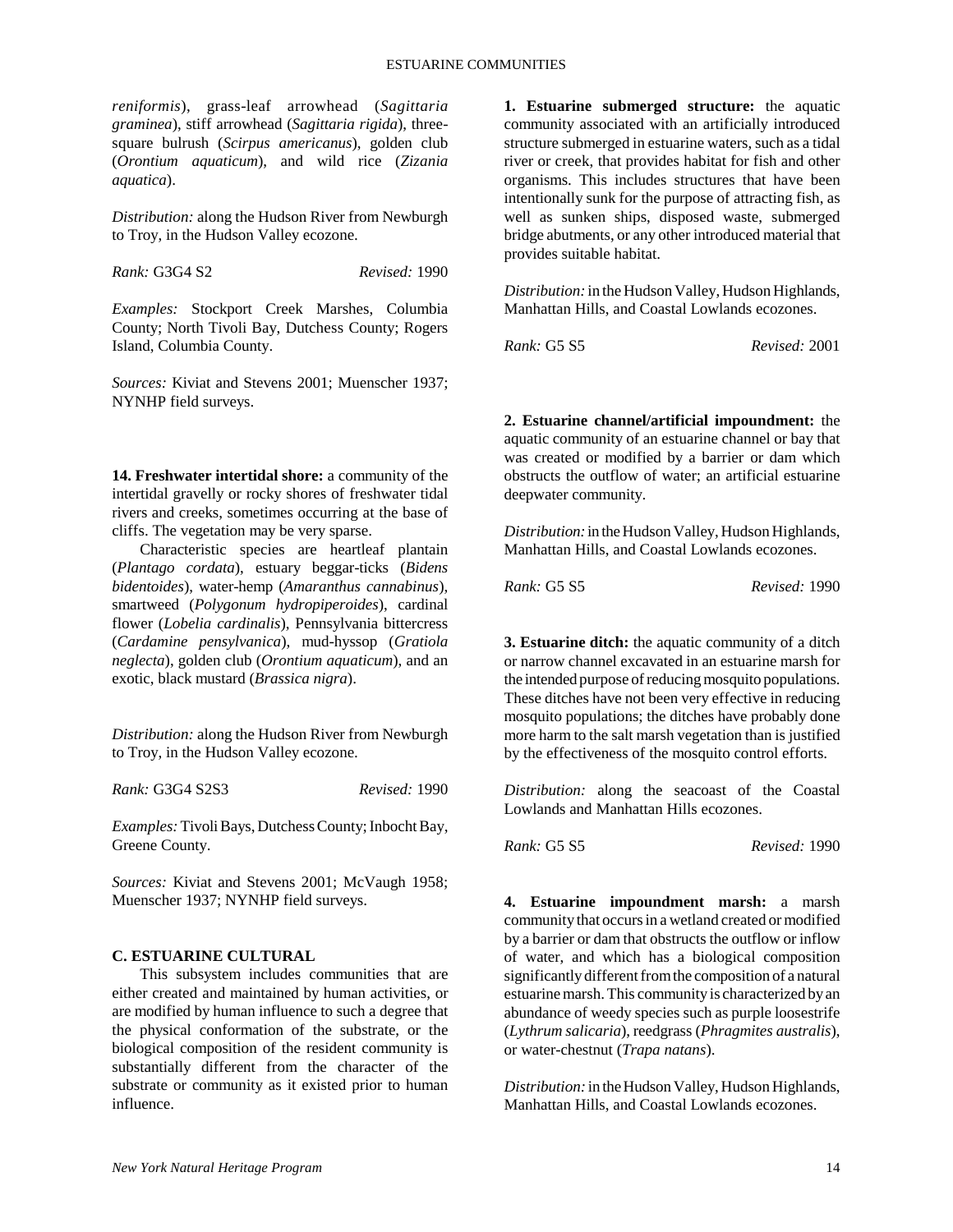**5. Estuarine dredge spoil shore:** the wetland community of a constructed estuarine shore in which the substrate is composed of dredge spoils. This is a community with minimal vegetative cover and relatively low species diversity. Several distinct types of dredge spoil habitats have been described (Kiviat and Stevens 2001).

*Distribution:* in the Hudson Valley, Hudson Highlands, Manhattan Hills, and Coastal Lowlands ecozones.

*Rank:* G5 S5 *Revised:* 2001

*Sources*: Kiviat and Stevens 2001.

**6. Estuarine riprap/artificial shore:** the wetland community of a constructed estuarine shore in which the substrate is composed of broken rocks, wooden bulkheads, or concrete placed so as to reduce erosion. Vegetative cover and species diversity are low compared to natural estuarine shores.

*Distribution:* in the Hudson Valley, Hudson Highlands, Manhattan Hills, and Coastal Lowlands ecozones.

*Rank:* G5 S5 *Revised:* 1990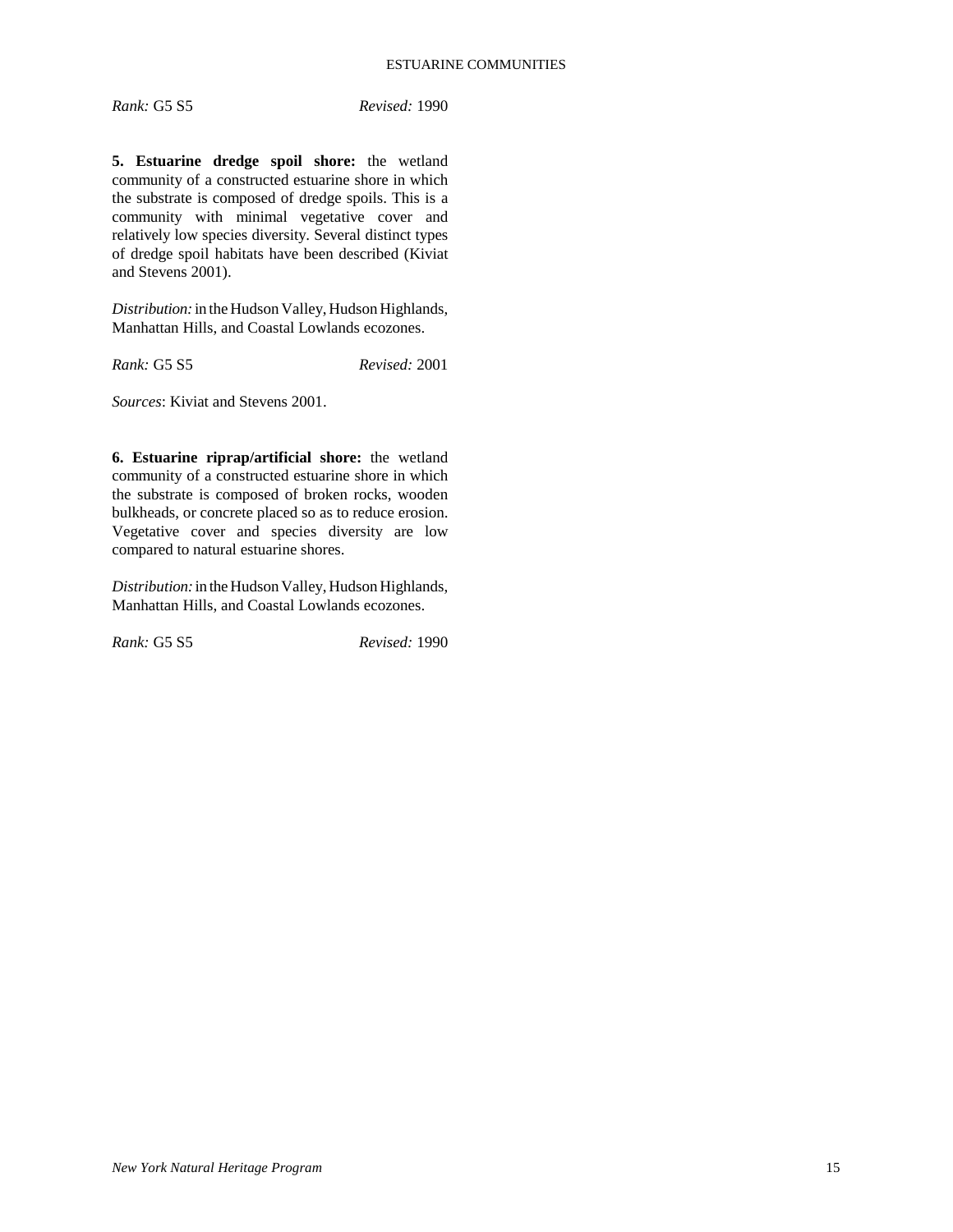# **ESTUARINE REFERENCES**

Amos, W.H. and S.H. Amos. 1985. Atlantic & Gulf Coasts. The Audubon Society Nature Guides. Alfred A. Knopf, New York, NY.

Berrill, M. and D. Berrill. 1981. The North Atlantic Coast. A Sierra Club Naturalist's Guide. Sierra Book Clubs, San Francisco, CA.

Buckley, E.H. and S.S. Ristich. 1976. Distribution of rooted vegetation in the brackish marshes and shallows of the Hudson River Estuary. Paper 20 In Hudson River Ecology, 4<sup>th</sup> Symposium Hudson River Environ. Soc., Bronx, NY.

Clark, J. S. 1985. The development of a tidal marsh: upland and oceanic influences. Ecol. Monogr. 55(2): 189-217.

Clark, J. S. 1986a. Dynamism in the barrier-beach vegetation of Great South Beach, New York. Ecol. Monogr. 56(2): 97-126.

Conard, H. S. 1935. The plant associations of central Long Island. Am. Mid. Nat. 16: 433-515.

Day Jr., J.W., C.A.S. Hall, W.M. Kemp, and A. Yanez-Arancibia. 1989. Estuarine Ecology. John Wiley & Sons, Inc. New York, NY.

DeVries, C. and C. B. DeWitt. 1986. Freshwater tidal wetlands community description and relation of plant distribution to elevation and substrate. In: Polgar Fellowship Reports of the Hudson River National Estuarine Sanctuary Program 1986. E. A. Blair and J. C. Cooper, editors. Hudson River Foundation, New York, NY.

Dreyer, G.D. and W.A. Niering. 1995. Tidal marshes of Long Island Sound: ecology, history, and restoration. Connecticut College Arboretum, Bulletin No. 34. Connecticut College, New London, CT.

Findlay, S., E.A. Blair, W.C. Neider, E. Barnaba, and S. Hoskins. 1997. Distribution of submerged rooted vegetation beds of the tidal Hudson River. Unpublished report prepared for New York Sea Grant. Institute of Ecosystem Studies, Millbrook, NY.

Gladden, J. B., F. R. Cantelmo, J. M. Croom, and R. Shapot. 1988. Evaluation of the Hudson River ecosystem in relation to the dynamics of fish populations. Am. Fisheries Soc. Monogr. 4: 37-52.

Gosner, K.L. 1978. A Field Guide to the Atlantic Seashore. Peterson Field Guides. Houghton Mifflin Company, New York, NY.

Harlin, M.M., V.J. Masson, and R.E. Flores. 1995. Distribution and abundance of submerged aquatic vegetation in Trustom Pond, Rhode Island. Report submitted to U.S. Fish and Wildlife Service, October 13, 1995.

Houghton, R.A. and G.M. Woodwell. 1980. The Flax Pond ecosystem study: exchanges of CO<sub>2</sub> between a salt marsh and the atmosphere. Ecology 61(6):1434-1445.

Johnson, A. F. 1985. A guide to the plant communities of the Napeague Dunes. Publ. by the author, Southampton, NY. 58 pp.

Joneja, D.C. 1981. Sedimentary dynamics of Fire Island, New York. Unpublished masters Thesis, University of Massachusetts, Amherst, MA.

Kiviat, E. 1973. A fresh-water tidal marsh on the Hudson, Tivoli North Bay. Paper 14 IN Hudson River Ecology, 3<sup>rd</sup> Symposium Hudson River Environ. Soc., Bear Mountain, NY.

Kiviat, E. 1979. Hudson River Estuary shore zone: ecology and management. MA Thesis, State University College, New Paltz, NY.

Kiviat, E. 1983. Fresh-tidal swamp vegetation, Hudson River. Estuaries 6(3):279.

Kiviat, E. and G. Stevens. 2001. Biodiversity assessment manual for the Hudson River estuary corridor. New York State Department of Environmental Conservation, Albany, NY.

Kulik, S., P. Salmansohn, M. Schmidt, and H. Welch. 1984. The Audubon Society Field Guide to the Natural Places of the Northeast: Coastal. Random House, Inc. New York, NY.

Leatherman, S.P. 1979. Barrier Island Handbook. University of Maryland, College Park, MD.

Leck, A.L., R.L. Simpson, D.F. Whigham, and C.F. Leck. 1988. Plants of the Hamilton Marshes: A Delaware River freshwater tidal wetland. Bartonia 54:1-17.

Leonardi, L. 1991. Bryophytes of two New York State freshwater tidal swamps. Evansia 8(1):22-25.

Leonardi, L. and E. Kiviat. 1990. The bryophytes of the Tivoli Bays freshwater tidal swamps. Section III: 23 pp. *In* J.R. Waldman and E.A. Blair (eds.), Final Reports of the Tibor T. Polgar Fellowship Program, 1989. Hudson River Foundation, NY.

MacDonald, D. and G.J. Edinger. 2000. Identification of reference wetlands on Long Island, New York. Final report for U.S. Environmental Protection Agency. New York Natural Heritage Program, Latham, NY.

McVaugh, R. 1958. Flora of Columbia County area, New York. N.Y.S. Mus. and Sci. Service, Bull. No. 360, Albany, NY.

Metzler, K. and R. Rosza. 1982. Vegetation of fresh and brackish tidal marshes in Connecticut. Newsletter of the Connecticut Botanical Society 10(1): 1-3.

Muenscher, W. C. 1937. Aquatic vegetation of the lower Hudson area. In: A biological survey of the lower Hudson watershed. Suppl. to the 26th Ann. Rep., 1936. N.Y.S. Conserv. Dept., Albany, NY.

Niedowski, N. L. 2000. New York State salt marsh restoration and monitoring guidelines. Prepared for New York Department of State, Albany, NY, and New York Department of Environmental Conservation, East Setauket, NY.

Nixon, S. W. 1982. The ecology of New England high salt marshes: a community profile. U.S. Fish and Wildlife Service, Office of Biological Services, Washington, D.C. FWS/OBS-81/55.

Odum, W. E., T. J. Smith III, J. K. Hoover, and C. C. McIvor. 1984. The ecology of tidal freshwater marshes of the United States east coast: a community profile. U.S. Fish and Wildlife Service, Washington, D.C. FWS/OBS-83/17.

Oertel, G.F. 1985. The barrier island system. Marine Geology 63:1- 18.

Oertel, G.F. et al. 1992. A rational theory for barrier-lagoon development. Quaternary Coasts of the United States: Marine and Lacustrine Systems. SEPM Special publication No. 48. Old Dominion University. Norfolk, VA.

Oertel, G.F. and H.J. Woo. 1994. Landscape classification and terminology for marsh in deficit coastal lagoons. Journal of Coastal Research 10(4):919-932.

Redfield, A. C. 1972. Development of a New England salt marsh. Ecol. Monogr. 42(2): 201-237.